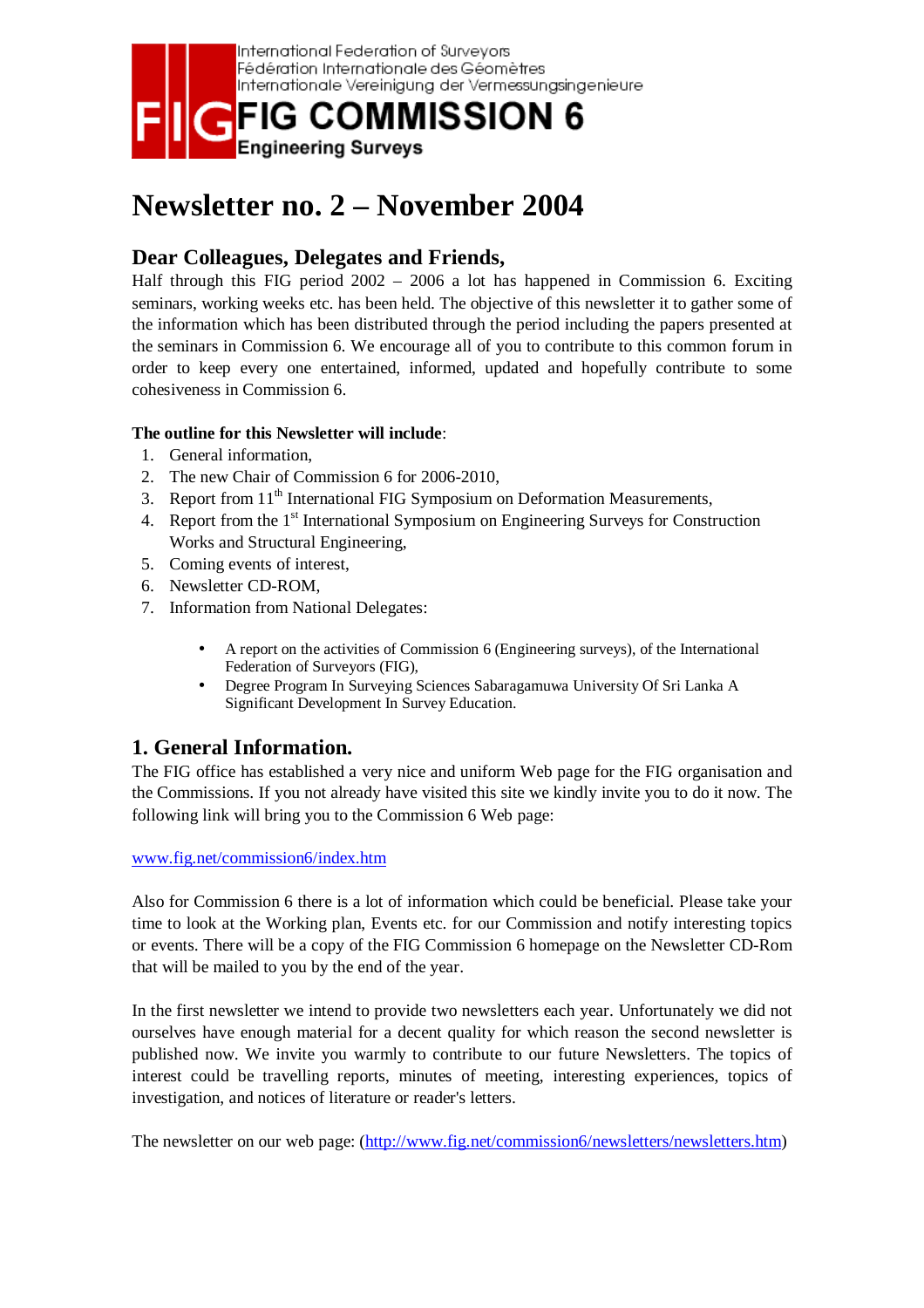

We intend that the Newsletters will go a little bit more into details about our official events stated on our Web Page.

### **2. The new Chair of Commission 6 for 2006-2010**

During the FIG Working Week in Athens, 22-27 May 2004 Dr. **Alojz Kopá**č**ik**, was elected as the new Chair Elect of Commission 6 for 2004- 2006, which means he will be the Chair of the Commission 2006-2010. Dr. Kopáčik is Ass. Prof., PhD. from Slovakia. He is the Vice Dean of the Faculty of Civil Engineering at the SUT Bratislava. We congratulate Alojz and wish him good luck.



Dr. Alojz Kopáčik,

## **3. Report from the 11th International FIG Symposium on Deformation Measurements**

By: Stathis Stiros



*Cecilia Whitaker, Adam Chrazanowski, Stathis Stiros and Svend Kold Johansen at the Santorini Symposium*.

The  $11<sup>th</sup>$  FIG Symposium on Deformation Measurement was held in Santorini, Greece May 25-28, 2003. This symposium organised by FIG Commission 6 (surveying Engineering) working group on Deformation Measurement has the longest tradition in FIG as a Commission organised event on a certain topic. This time this symposium attracted more than 130 participants from 29 countries – major national groups represented were Polish, Italian and, of course, Greek. Participation of more than 15

delegates, among them students and scientists from less developed countries became possible through grants from the sponsors of the symposium.

At the symposium there were many fascinating presentations including introductory talks on Deformation Measurements and the Santorini volcano and keynote presentations on tunnel deformation and geodesy and tunnel excavation in the 6th c. BC. Many other nice oral and poster presentations covered a wide spectrum of fields of research. An attempt to extend the focus to new disciplines, such as volcanology and archaeology was made. The tight-scheduled programme was followed almost strictly with only minor deviations both to presentations and the timing. Session chairs made a great job allowing participants opportunity for scientific discussions and future planning.

The island of Santorini as a venue was spectacular and participants looked very happy about the selection.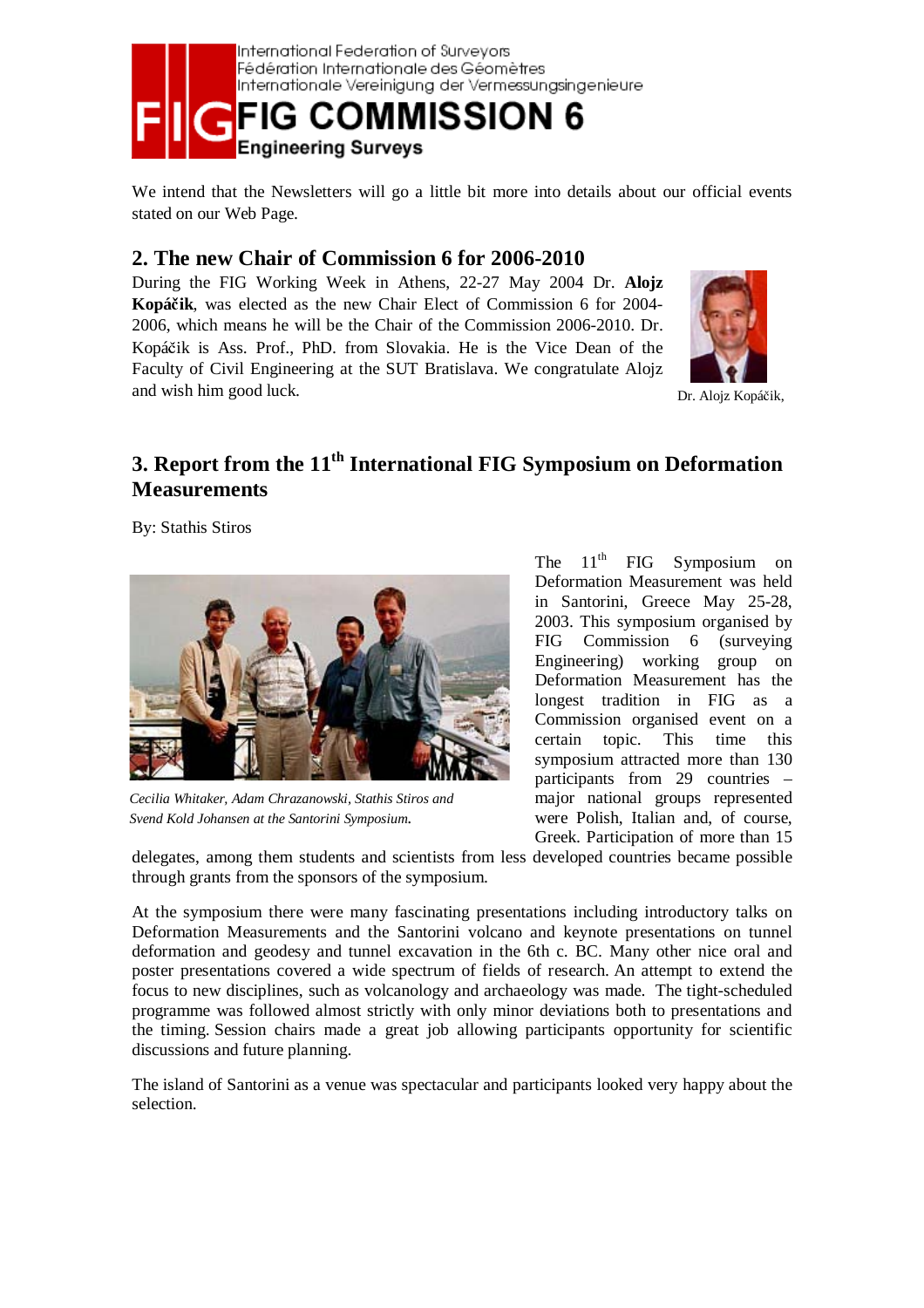

During the conference dinner in a local taverna, and before a performance of local dances which inspired most participants to dance to midnight, Polish Senator Dr Drezla handed Adam Chrzanowski, Head of the FIG Deformations Measurements Sub-Committee a Prize for his contribution in the mining industry in Poland and Prof. Stanislaw Oszsak presented him a certificate of a Honorary PhD degree from the University of Olzstyn, Poland. Stathis Stiros, Chair of the organising committee, had the privilege on behalf of all participants to present Adam Chrzanowski a signed poster commemorating his 25 years' leadership of the Sub-Commission and to Prof Dionysis Balodimos from the National Technical University, Athens a souvenir plaque for his contribution in the deformation studies in Greece.

The last day of the Symposium was devoted to a field trip examination of the ancient town of Akrotiri buried by the products of a volcanic eruption 3,600 years ago. A boat tour allowed participants to visit the caldera, hiking to the summit of an islet formed by recent volcanic eruptions, bathing in marine volcanic spring waters and examination of the volcano surveillance project. This fieldtrip was led by Dr G. Vouyoukalakis from the Greek Institute of Geology

A concluding impression of the Santorini Symposium, in spite of the problems it faced during its organization such as the Iraq War and SARS, was that it was another successful meeting in the long series of FIG Deformation Measurements. The proceedings will be published both in printed format and on FIG website. Further the possibility of a special volume of a peerreviewed journal is under consideration.

Stathis Stiros Chair of the Organising Committee Email: stiros@hol.gr

## **4. Report from The 1st International Symposium on Engineering Surveys for Construction Works and Structural Engineering**

By Gethin Roberts,

The University of Nottingham was host to an International Federation of S urveyors' (FIG) Conference from the 28 June to 1 July. The symposium was held as part of Working Group 6.4 "Engineering Surveys for Construction Works and Structural Engineering" and Task Force 6.1.1 "Measurements and Analysis of Cyclic Deformations and Structural Vibrations". The Conference was the "First International Symposium on Engineering Surveys for Construction Works and Structural Engineering".



Both these groups are chaired by Dr Gethin Roberts of the Institute of Engineering Surveying and Space Geodesy at the University of Nottingham, and organiser of the symposium.

The conference was attended by 70 people from a vast array of countries around the World. The symposium was held over the first three days, with a workshop on the forth. The symposium and workshop saw 56 papers being presented, covering all aspects of the symposium's field. The workshop detailed the research carried out by the University of Nottingham and Cranfield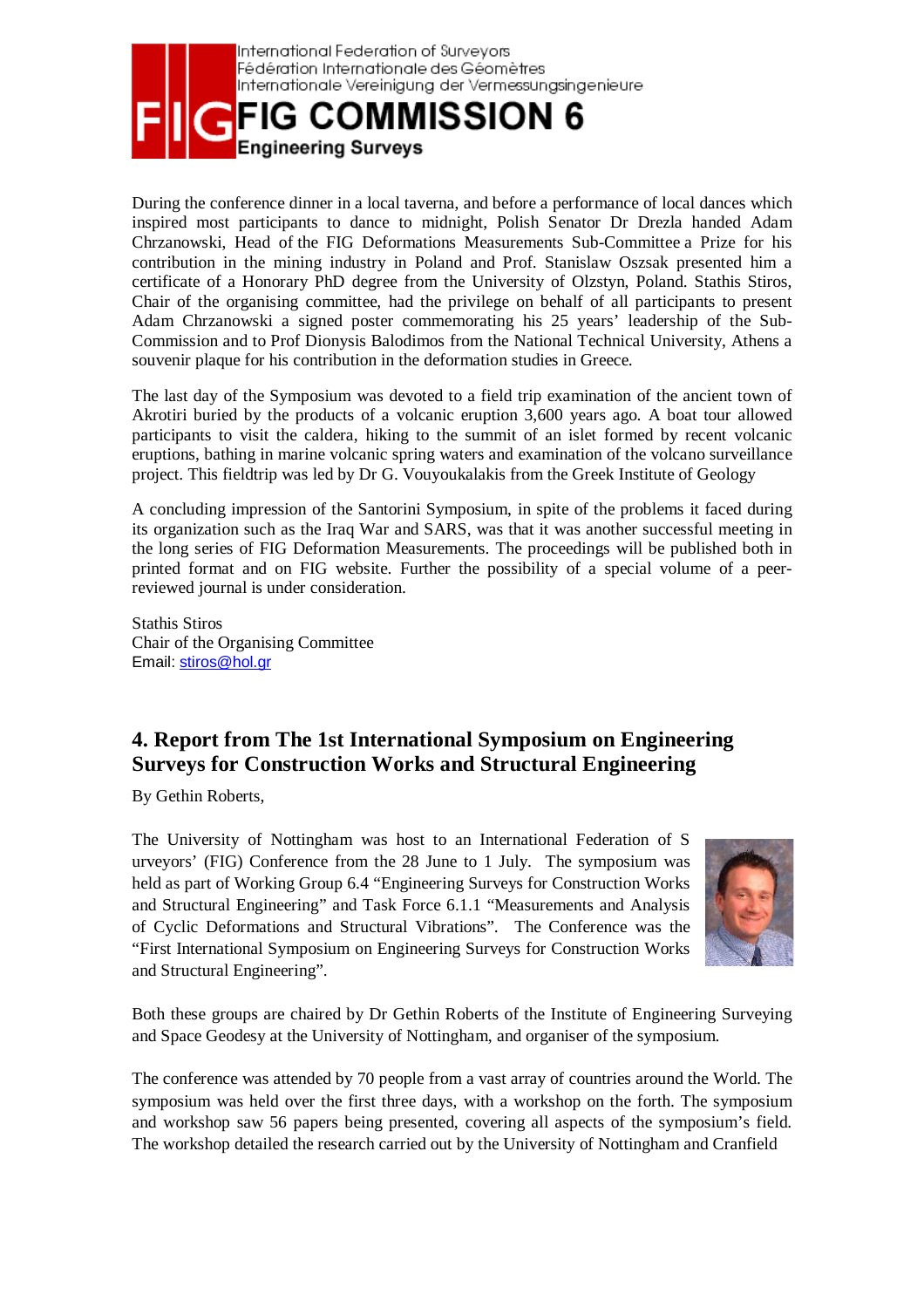

University as part of an EPSRC (Engineering and Physical Sciences Research Council) funded project "A Remote Health Monitoring System Using Computational Simulation and GPS Sensors".



Prof Fritz Brunner of the Technical University of Graz also organised an interesting workshop on the use of fibre optics for deformation monitoring.

Overall, the conference was very successful, allowing international researchers to be able to discuss and disseminate results. The conference was part sponsored by the IAG, Leica Geosystems, Topcon, Trimble and Accurate Controls

## **5. Coming events**

#### **11-13 November, Bratislava, Slovak Republic**

**INGEO 2004 and FIG Regional Central and Eastern European Conference on Engineering Surveying**. Organised by FIG Commission 6 WG 6.2 Engineering Surveys for Industry and Research and WG 6.3 Engineering Survey Data Bases and Facility Management and the Chamber of Surveyors and Cartographers Slovakia and the Slovak Union of Surveyors. Web site: www.fig.net/bratislava

Contact: fig@fig.net or ingeo2004@svf.stuba.sk

### **16-21 April 2005, Cairo, Egypt**

**FIG Working Week and XXVIII General Assembly**. GSDI-8 will be organised in conjunction to the FIG Working Week. Web site: www.fig.net/cairo Contact: FIG Office, email: fig@fig.net

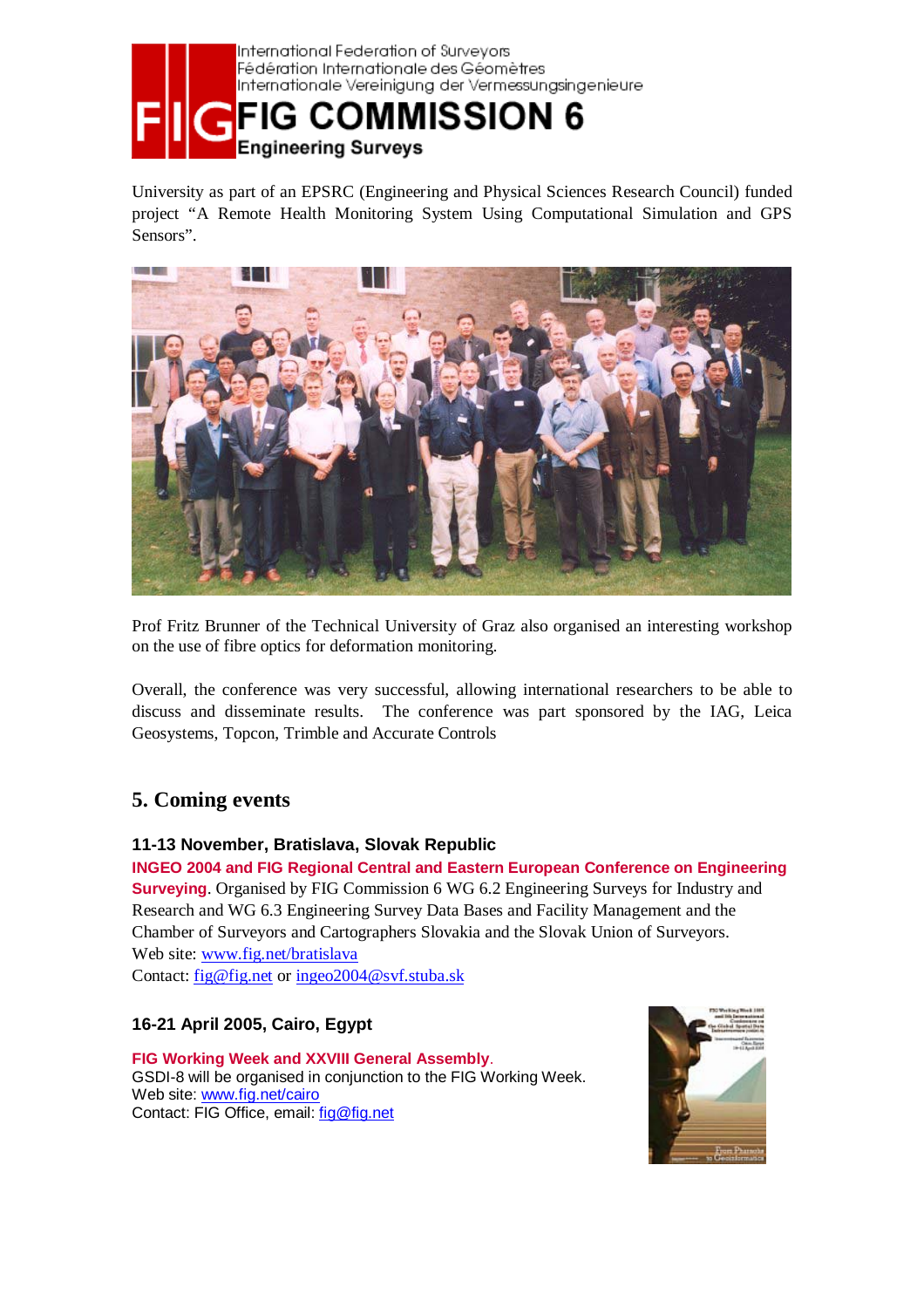

#### **12-15 September 2005, Qingdao, China P.R.**

**12th International Symposium on Deformation Measurements** at the Shandong University of Science and Technology in China. Organised by FIG Commission 6 WG 6.1. Contact: Jin Fengxiang (E-mail); sustfao@sdma.sdust.edu.cn Web site: http://www.fig.net/isdm12/

#### **26-29 September 2005, Havana, Cuba (dates to be confirmed)**

**4th FIG Regional Conference for Latin America and the Caribbean.** Organised by FIG and UNAICC.

Web site: www.fig.net/havana

#### **8-13 October 2006, Munich, Germany, new dates !**

FIG XXIII Congress and XXIX General Assembly. Web site: www.fig2006.de



### **6. Information from National Delegates**

**Cecilia Whitaker** has with contribution from other active Commission 6 related drawn this important document up for FIG Commission 6. Please take your time to study it in Enclosure no. 1. It could be very beneficial for your promotion for FIG in general and FIG Commission 6 in particular.

**U A Aluwihare**, our college in Sri Lanka has made a review of a new program in surveying sciences in Sri Lanca. Please take your time to study in Enclosure no. 2

### **7. Newsletter CD-Rom**

In the Newsletter CD-Rom that will be distributed to Commission 6 delegates by the end of the year you will find:

- A copy of the entire FIG Commission 6 homepage.
- Proceedings from the  $11<sup>th</sup>$  International Symposium on Deformation Measurements held on Santorini in Greece 25 – 28 May 2003,
- Commission 6 proceedings from the FIG 26th General Assembly held in Paris, France 13th and 17th April 2003.
- Commission 6 proceedings from FIG WORKING WEEK held in Athens, Greece May 22-27, 2004,
- Proceedings from the 1st International Symposium on Engineering Surveys for Construction Works and Structural Engineering.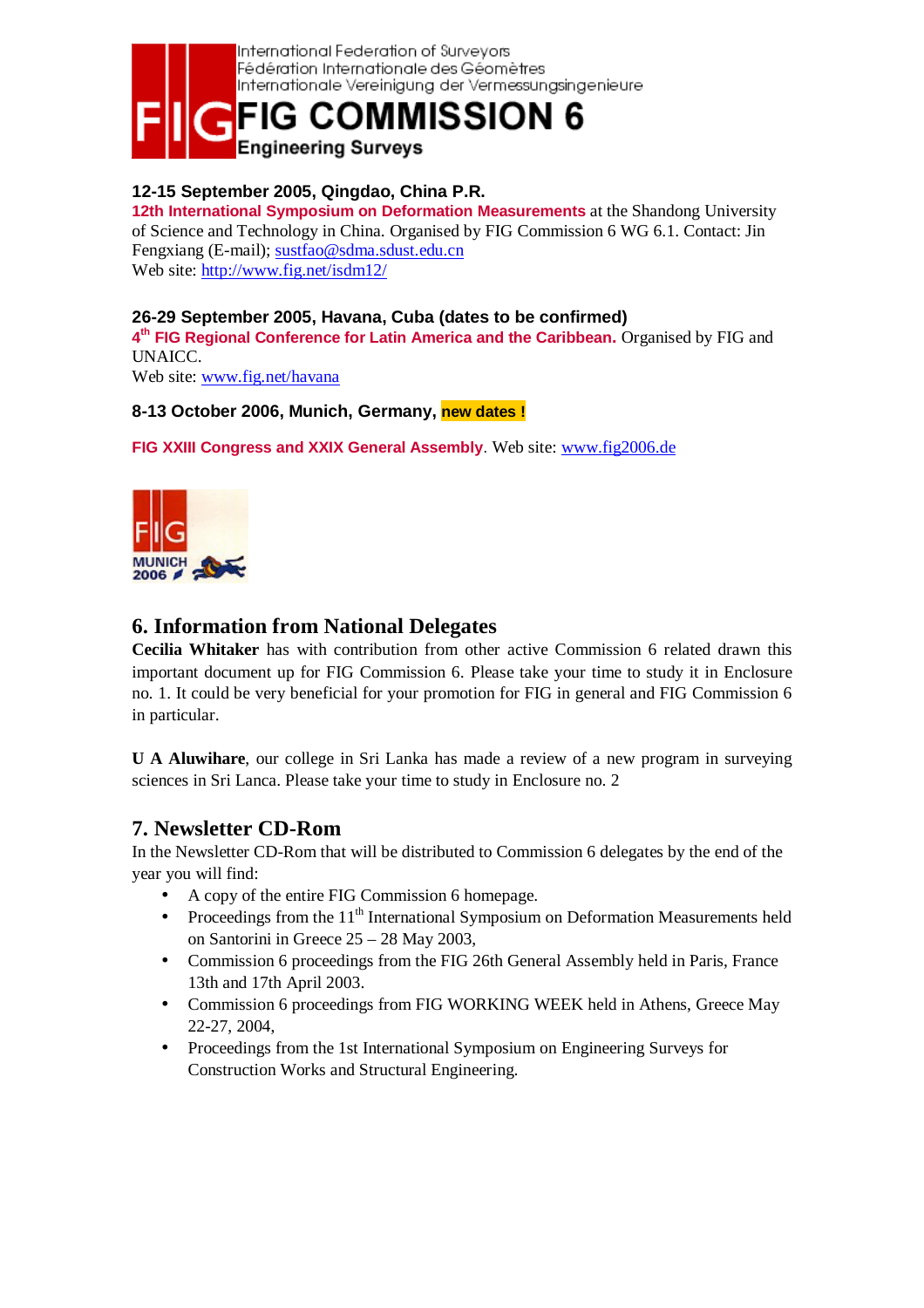

• Proceedings from Commission 6 workshop held in Bratislava, Slovakia, November 11- 13, 2004

Looking forward seeing you in 2004 -2005. Best regards:

Svend Kold Johansen Henrik Vad Jensen



Chair Commission 6 Secretary Commission 6

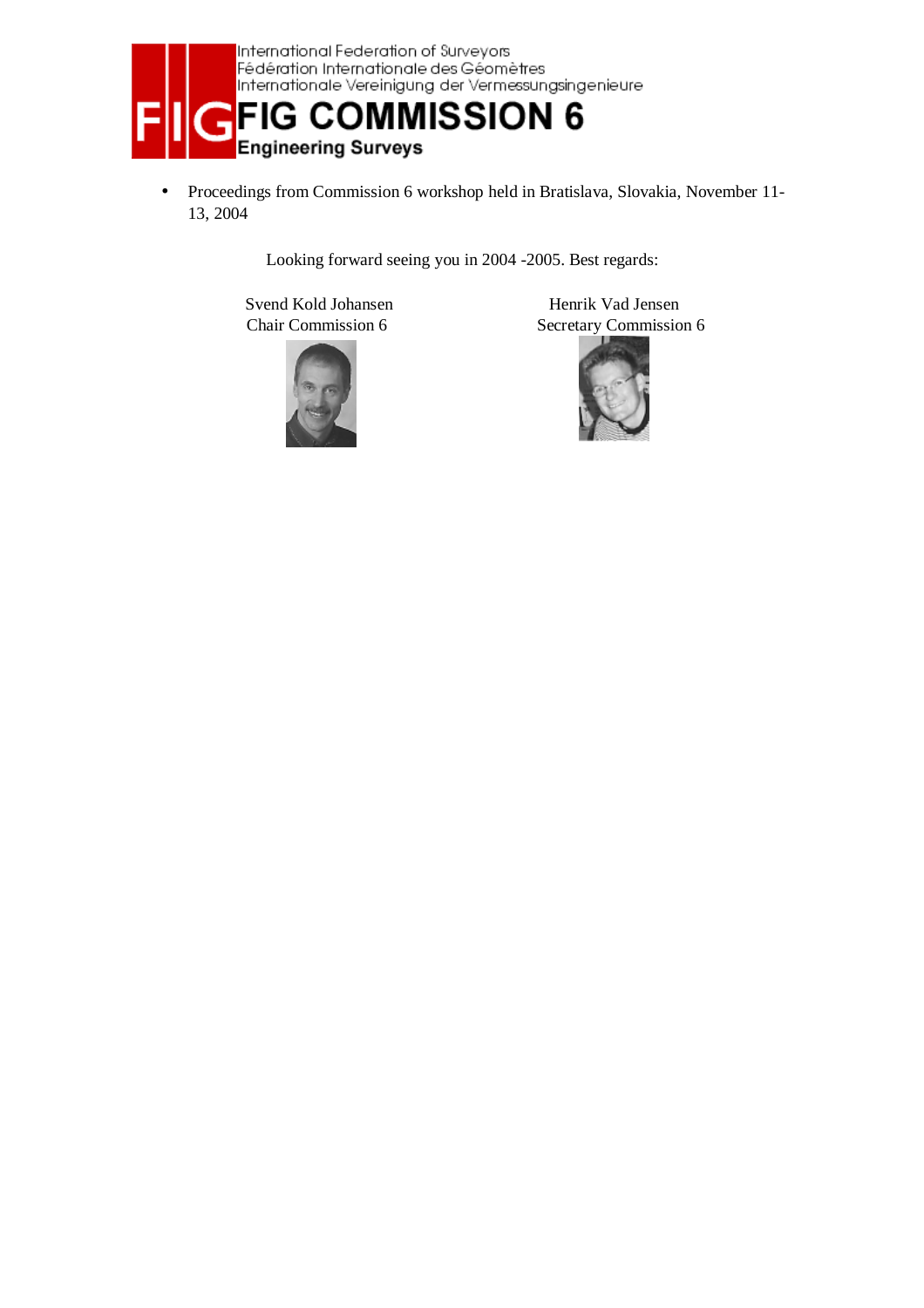

## Enclosure # 1

## A REPORT ON THE ACTIVITIES OF COMMISSION 6 (ENGINEERING SURVEYS), OF THE INTERNATIONAL FEDERATION OF SURVEYORS (FIG)

**Cecilia Whitaker,** Metropolitan Water District of Southern California, USA **Adam Chrzanowski,** *Canadian Centre for Geodetic Engineering, University of New Brunswick, Canada* **Svend Kold Johansen,** Ministry of Transport, Denmark **Alojz Kopá**č**ik,** Department of Surveying, STU Bratislava, Slovakia **Gethin Wyn Roberts,**Institute of Engineering Surveying and Space Geodesy, The University of Nottingham, UK **Stathis Stiros,** Patras University, Patras, Greece **Maria Tsakiri,** National Technical University, Athens, Greece

### **ABSTRACT**

The International Federation of Surveyors (FIG) is an international, non-government organization whose purpose is to support international collaboration for the progress of surveying in all fields and applications, as stated on their web site (www.fig.net/figtree/). The FIG's technical work is accomplished through ten commissions that pursue different topics of importance to surveyors. Commission 6 - Engineering Surveys, has a goal of supporting and promoting the discipline of surveying within the various professional fields of engineering. Our mission includes supporting development and multidisciplinary expertise leading to integrating survey methods with relevant data and instrumentation for various types of engineering problems; providing a forum for exchange of knowledge related to survey and organizations with links to topics of interest to surveyors, like metrology and quality control; and working with other groups and FIG Commissions to develop best practices, standards and co-operation on topics of common interest. To this end, Commission 6 has the following four Working Groups, each with a topic of concern to pursue:

Working Group 6.1 – Deformation Measurements and Analysis

Working Group 6.2 - Engineering Surveys for Industry and Research

Working Group 6.3 – Engineering Survey Data Bases and Facility Management

Working Group 6.4 – Engineering Surveys for Construction Works and Structural Engineering

This paper is an update on the activities of this varied and dynamic group of professional survey engineers that comprise FIG Commission 6.

#### **INTRODUCTION**

The International Federation of Surveyors (Fédération Internationale des Géomètres, FIG) is an international, United Nations recognized, non-government organization whose purpose is to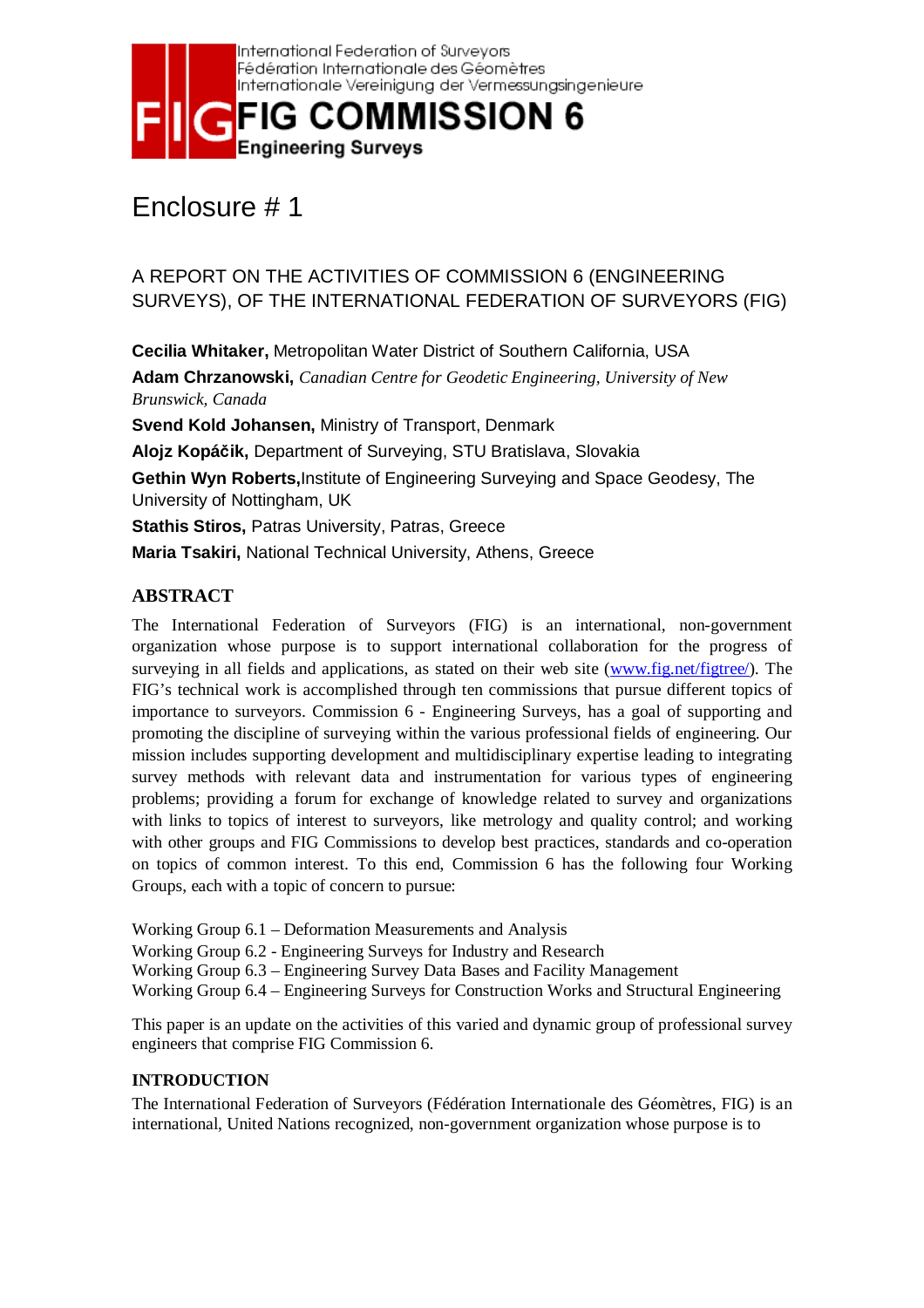

support international collaboration for the progress of surveying in all fields and applications. It was founded in Paris, France in 1878 and is comprised of national associations and affiliate, corporate and academic members from more 100 different nations, representing all survey disciplines (FIG, 2004).

The FIG aims to promote the disciplines of surveying, to insure that the profession meets the needs of the market and communities they serve and to encourage the development of professional standards. The FIG activities are governed by a current work plan that is reviewed and updated each 4-year period to respond to the changing world (technically, socially, economically, professionally) yet still meet the longer-term strategic plan of the organization (FIG, 2004). To accomplish these goals, there are ten Commissions, each with a different focus, that perform the technical and professional work to accomplish the current work plan of the organization. This information is disseminated to the profession at international congresses held every four years, at working weeks held annually and at regional conferences annually. Each of the ten Commissions hosts additional meetings and events to address their specific topic. This paper will focus on the activities of Commission 6 – Engineering Surveys. For further information on FIG and the other Commissions, refer to the FIG web site (http://www.fig.net/figtree/ ).

## FIG COMMISSION 6

Within Commission 6, there are four major working groups with a definite focus of interest. Each working group uses task force groups, symposia, workshops, seminars, partnerships, publications and cooperation/collaboration with other groups and organizations to accomplish their particular focus. The following list is a summary of the current organization within Commission 6:

Working Group 6.1–Deformation Measurements and Analysis Working Group 6.2–Engineering Surveys for Industry and Research Working Group 6.3–Engineering Survey Data Bases and Facility Management Working Group 6.4–Engineering Surveys for Construction Works and Structural Engineering

## Working Group 6.1 – Deformation Measurements and Analysis

Chair – Dr. Adam Chrzanowski, Canada; Vice Chair – Cecilia Whitaker, USA

Working Group 6.1 (WG 6.1) is currently, the oldest (formed in 1972) working group in Commission 6. It is also perhaps the most active working group on the subject of deformation measurements of any international group focusing on this subject. The focus of WG 6.1 is the multidisciplinary study of deformation measurements and the analysis and modelling of these measurements. This includes pursuing and disseminating knowledge of the newest technologies and how they can be applied correctly and accurately for deformation measurements for a wide array of physical structures and geographical features. (For an excellent summary of the history and past activity of WG 6.1, see Chrzanowski, 2003.)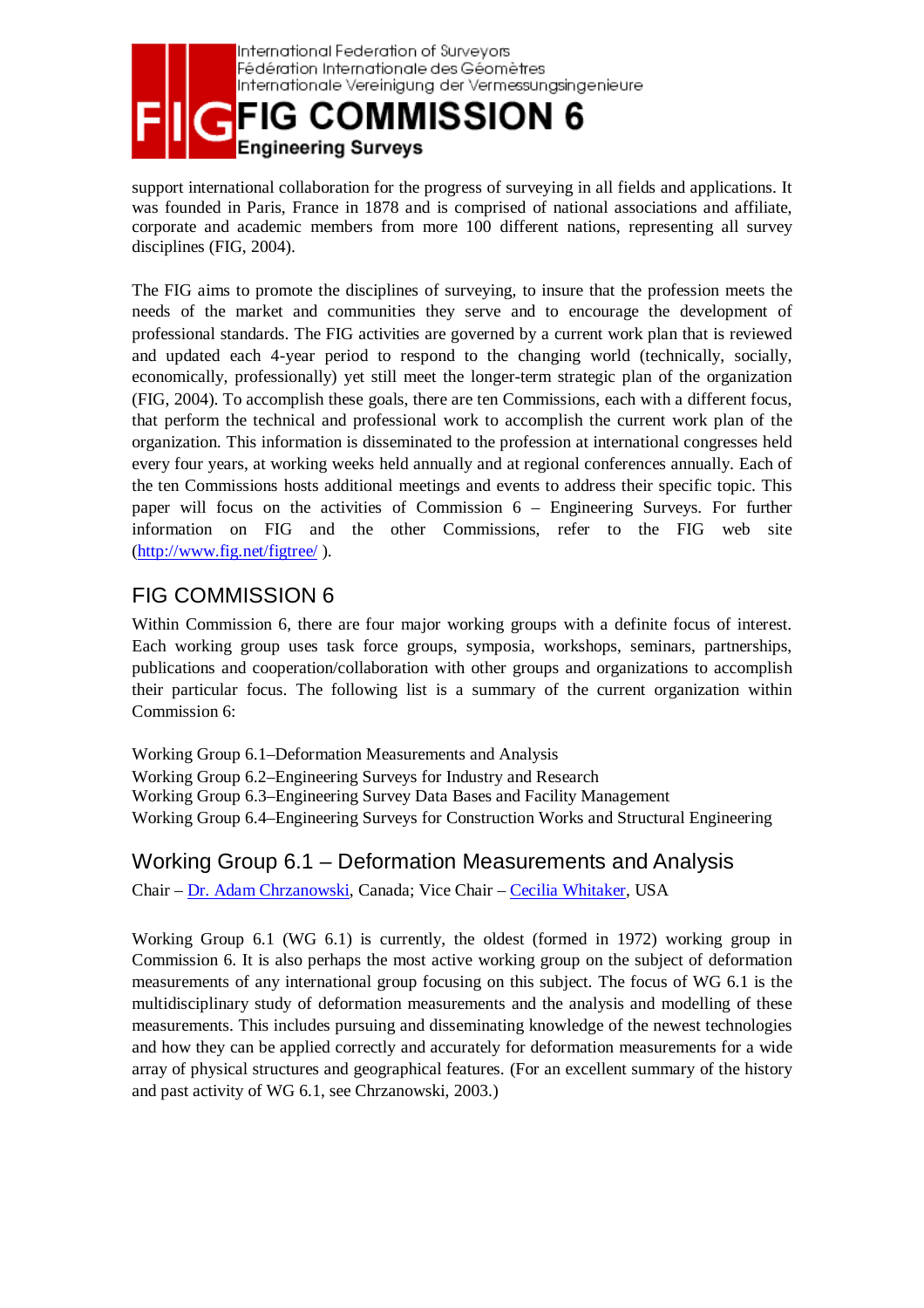

The working group achieves these goals in several ways. There have been eleven international symposia and two major workshops organized by this group since 1975 (Chrzanowski, 2003).

These symposia attract an internationally varied group of engineers, scientists, academics, physicists, geologists and other disciplines that come to share and discuss methodology and results of their particular expertise in the area of deformation measurements. (The next symposium is scheduled for September 2005, in Shandong, China.) Additionally, international cooperation to solve specific problems relating to deformation measurements has been achieved by forming ad hoc investigating committees or task forces. We have had two task forces complete their investigations and publish the reports for the use of the international community (Task Force 6.1.1 (Chrzanowski and Chen, 1986); Task Force 6.1.2 (Welsch and Hennecke, 2001)). Currently, there are four task force groups in WG 6.1 with a specialized topic of interest:

Task Force 6.1.3 – Optimal Use of Interferometric Synthetic Aperture Radar (InSAR)

Task Force 6.1.4 – Monitoring and Analysis of Cyclic Deformations and Structural Vibrations Task Force 6.1.5 – Applications of Laser Scanning Technology in Deformation Measurements Task Force 6.1.6 – Crustal Deformation

#### *Current Activities of Working Group 6.1*

The current activity of WG 6.1 concentrates on the automation of deformation surveys, use of Synthetic Aperture Radar (SAR) in interferometric determination of displacements, monitoring and analysis of structural vibrations and cyclic deformations, and physical interpretation, modelling, and prediction of deformations. Through the interdisciplinary approach to deformation studies, the FIG Working Group 6.1 links surveying and geodetic specialists with specialists in structural, mining, geomechanical, and geophysical disciplines.

The most recent event of WG 6.1 was the  $11<sup>th</sup>$  International Symposium on Deformation Measurements that was held in May 2003 at Santorini Island, Greece. This symposium attracted more than 130 participants from 29 countries. There were 9 technical sessions with 55 presentations and 47 poster presentations. The topics included Tectonics and Seismology; Volcanology; Instrumentation and Techniques; Studies of Ancient Remains; InSAR; Monitoring Deformations of Engineering Structures; Geotechnical and Mining Engineering Applications among others. At the end of the three days of technical sessions, a business meeting was held to discuss the future plans of WG 6.1.

Several issues were brought to the floor and discussed. The Chair of WG 6.1 discussed the formation and implementation of a working group council to aid in the decision-making processes of the working group. This council is comprised of the Chair, Vice Chair, Task Force leaders, Past Chair and the last symposium organizer. The purpose of this Council is to help with deciding the locations and organization of the symposia, to decide on the formation of task forces, and to help with other issues that affect the workings of the whole group. Another topic that was discussed and implemented is the use of email distribution processes to provide a venue for the exchange of information and dissemination of new developments and/or information relative to deformation topics. The WG now is able to send out to all interested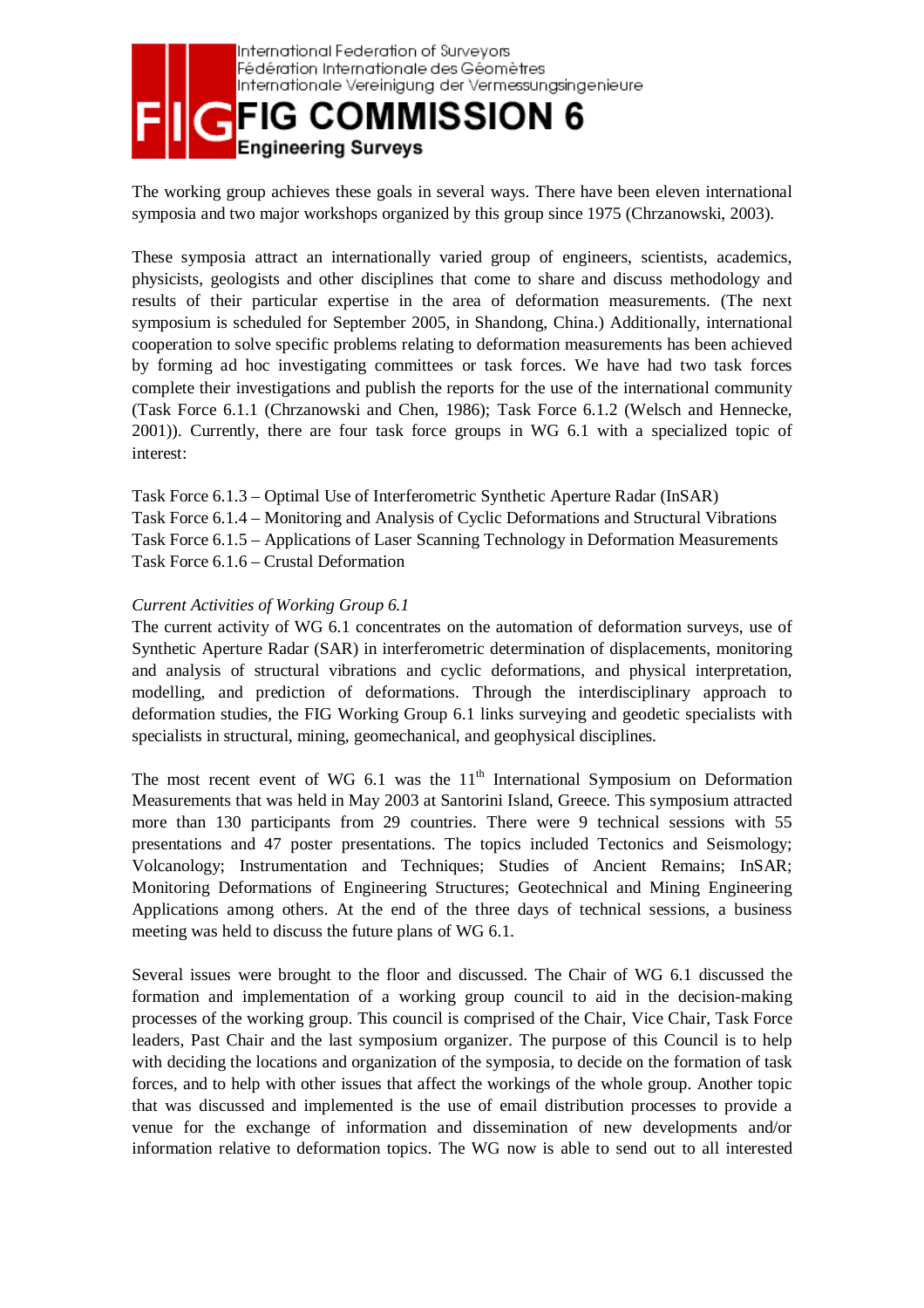

individuals, information about upcoming events, FIG newsletters, requests for information, updates from various sources

and/or any information deemed related to deformation measurements or FIG that would be of interest to the distribution group. (Individuals wishing to be added to this list can contact the Vice Chair at cwhitaker@mwdh2o.com to be included in the next update.) Another purpose of this communication between members is to aid in cross-disciplinary communications since many members have connections to other organizations with similar interests. A goal of our group is to keep open lines of communication between all organizations/groups with an interest in deformation topics and techniques. The last order of business at the  $11<sup>th</sup>$  Symposium was the formation of two new task forces, 6.1.5 and 6.1.6. These will be discussed below.

### *Task Force 6.1.3 – Optimal Use of Interferometric Synthetic Aperture Radar (InSAR)*  Chair – Dr. Xiaoli Ding, Hong Kong, Republic of China.

Task Force 6.1.3 was formed at the XXII FIG Congress held in Washington, D.C. in 2002. Dr. Xiaoli Ding, from the Hong Kong Polytechnic University was elected to lead to task force. The task force was formed for the purpose of further developing the technology of InSAR and its applications for deformation measurement uses.

Although InSAR has become an important technology for measuring deformations of the earth, especially in large-scale situations like earthquake studies, there are still significant issues that need to be refined for the more routine applications where InSAR could be used for deformation measurements. Difficulties associated with more routine applications include the effects of the atmosphere on the propagation of radar signals, the temporal/spatial decorrelation and the shadowing/overlapping of images in heavy vegetation or urban environments (Chrzanowski, 2003).

To try to resolve these issues and to make full use of this technology for deformation measurements, the task force has developed research directions and objectives. The main focuses are as follows (Chrzanowski, 2003):

- $\Rightarrow$  Development, test and standardization of algorithms, software and procedures for measuring deformations with InSAR
- $\Rightarrow$  Study of accuracy, reliability and sensitivity of InSAR measurements under various atmospheric, field and imaging conditions
- $\Rightarrow$  Characterizing and mitigation of atmospheric effects on InSAR measurements
- $\Rightarrow$  Integration of InSAR with other deformation measurement methods
- $\Rightarrow$  Study of deformations related to various engineering and geophysical problems

To facilitate these objectives, the task force will conduct research; organize conferences or workshops; carry out test campaigns; and facilitate discussion/collaboration of research and results among colleagues. Current activities have included members of the task force attending an advanced workshop on InSAR held in Hong Kong (Dec 2002), presenting papers at the InSAR sessions at the  $11<sup>th</sup>$  International Symposium in Greece and planning for a workshop to be held in 2004 (Chrzanowski, 2003). Anyone wishing to participate and contribute to Task Force 6.1.3 should contact Dr. Xiaoli Ding.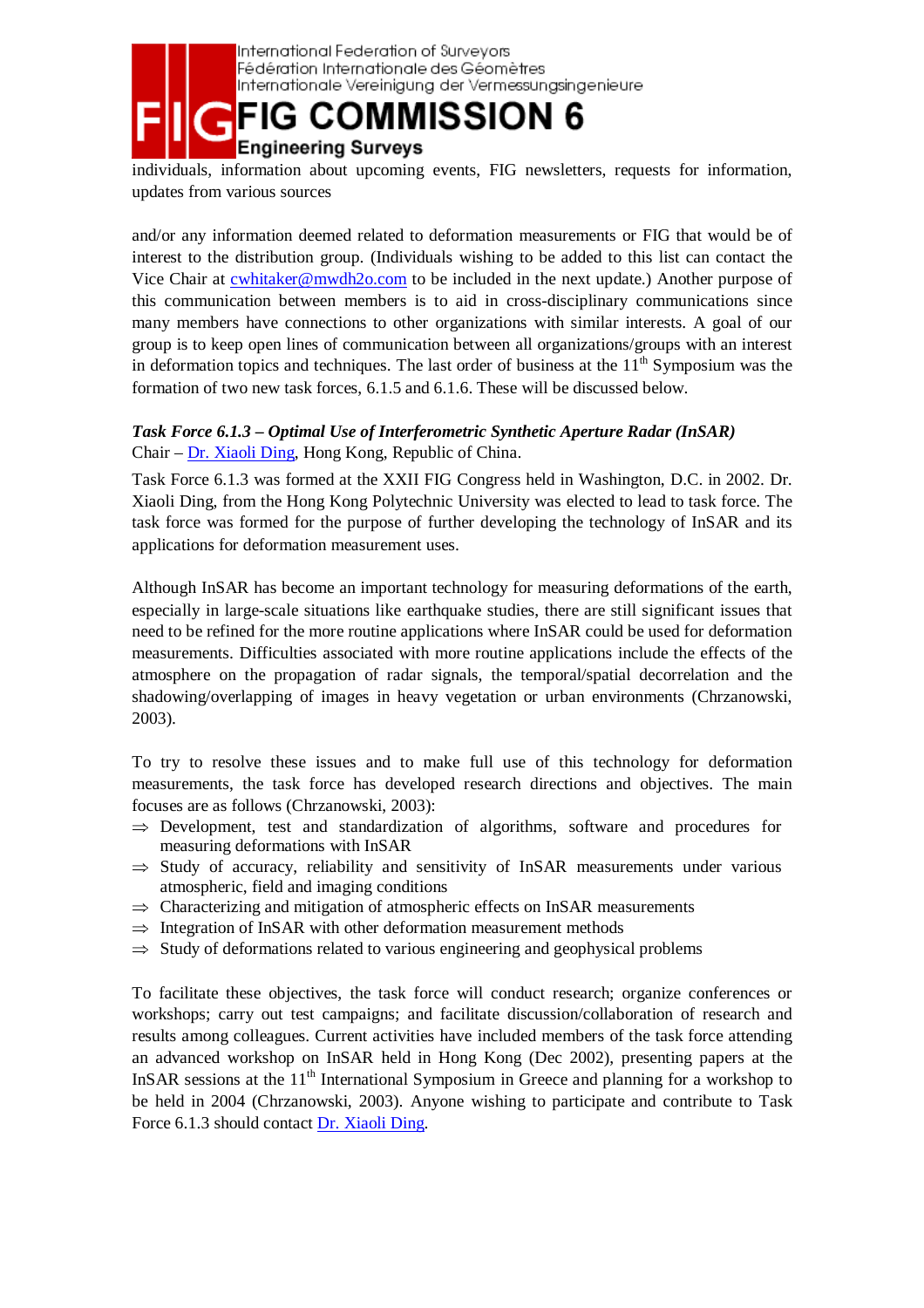

#### *Task Force 6.1.4 – Monitoring and Analysis of Cyclic Deformations and Structural Vibrations*

#### Chair – Dr. Gethin Roberts, United Kingdom

This task force was also established at the FIG Congress in Washington in April 2002, and is chaired by Dr Gethin Roberts. Various members of the FIG showed interest in this task force topic, and contacts were established. One of the main aims of this task force is to establish techniques to enable cyclic deformations to be measured and analysed. This type of work is already underway at the University of Nottingham, whereby kinematic GPS, servo driven total stations, accelerometers and pseudolites are being used to measure dynamic deformations of structures. The types of structures currently under observation are bridges. This work is currently funded by the UK's Engineering and Physical Sciences Research Council under a joint project with Cranfield University entitled "A Remote Health Monitoring System Using Computational Simulation and GPS Sensors". In addition to the two research centers, Railtrack, W. S. Atkins and Pell Frishmann are also involved with this £500,000 (approximately \$750,000) research project. The results from this project are presented at the various relevant FIG meetings.

Furthermore, the FIG meetings allow researchers from all over the world to gather and discuss various issues concerning the work. Consequently, individual links are firmed and research collaboration is established. For example, there has been a great deal of collaborative research and exchanges with the University of Nottingham and the University of New South Wales. It is hoped that more similar collaboration will be established and encouraged through the FIG meetings. This means that such work will not simply concentrate within the FIG meetings themselves, but will expand outside of the meetings, but will then hopefully report back to the meetings and conferences through paper presentations. Members of this task force attended the IAG/FIG conference in Berlin in May 2002, and presented a variety of papers relevant to the field. This was a good meeting and an opportunity to talk with more colleagues about the variety of international work. A variety of papers on this subject were also presented at the FIG WG 6.1 meeting in Santorini in May 2003.

A workshop will be held at Nottingham during the summer of 2004. This will be in conjunction with a meeting of Working Group 6.4. It is anticipated that the attendees will be more than just surveyors, and will include structural engineers and other people interested in this type of work.

Anyone wishing to participate and contribute to Task Force 6.1.4 should contact Dr. Gethin Roberts.

#### *Task Force 6.1.5 – Applications of Laser Scanning Technology in Deformation Measurements*

#### Chair – Dr. Maria Tsakiri, Greece

Task Force  $6.1.5$  was newly formed at the  $11<sup>th</sup>$  International Symposium held on Santorini Island in May 2003. Dr. Maria Tsakiri, from the National Technical University of Athens, Greece put forward a proposal to form a task force for the purpose of studying terrestrial laser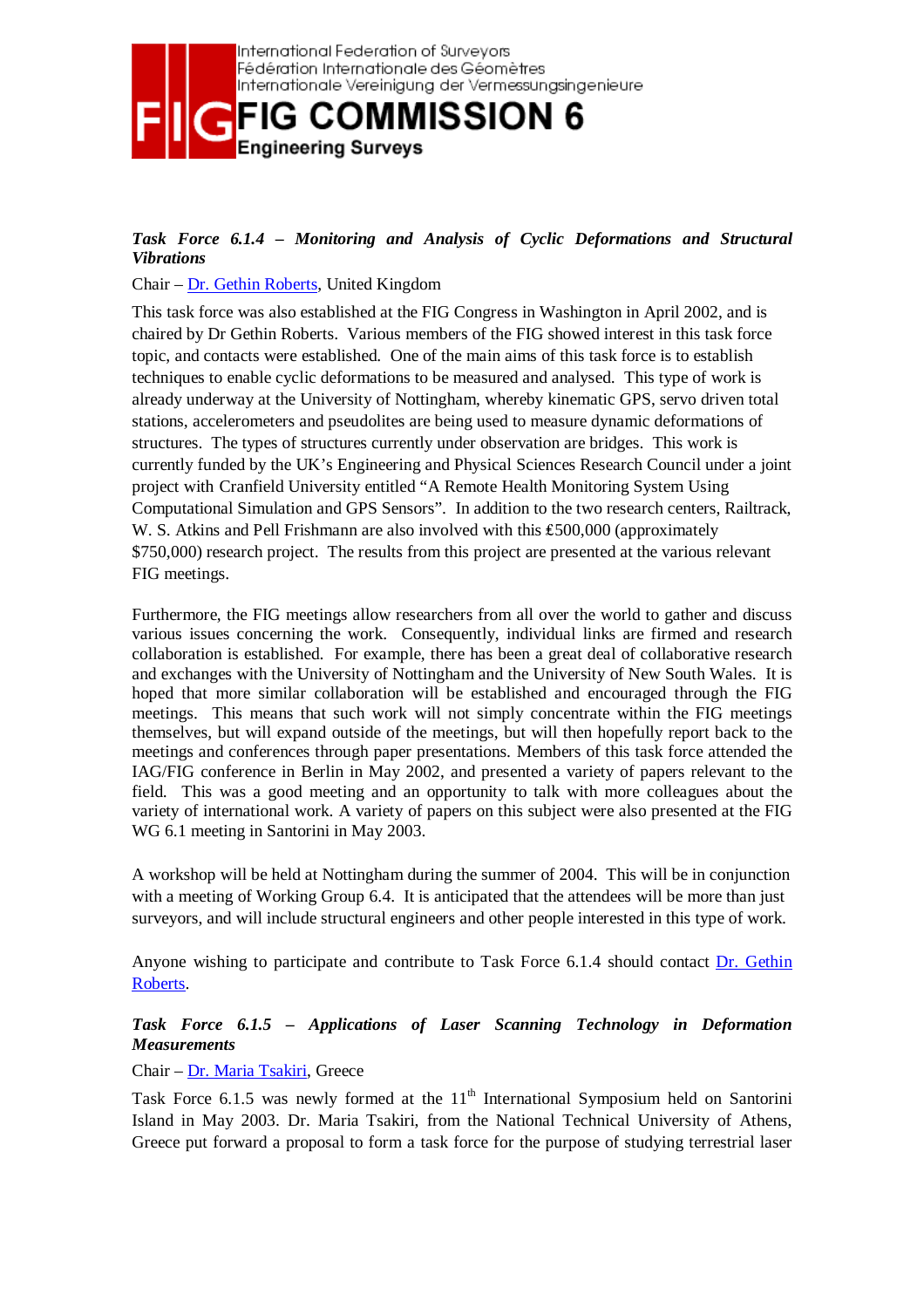

scanning techniques for deformation uses. Although the task force is newly formed, the research directions and objectives are laid out here.

The primary objective of this Task Force is to promote *the use of terrestrial laser scanning* as a recognised tool for spatial data capture in engineering projects. More specifically, the group will aim to advance the use of this new technology for geometric documentation and deformation monitoring in a variety of environments, particularly those at high risk and in need of remote measurements (e.g. structures, slopes, underground surveys, structural deformations of cultural heritage monuments). Further objectives are to investigate the integration of laser scanning

measurements with other measuring techniques, such as conventional geodetic systems and photogrammetric techniques, and to explore the 3D modelling and visualisation issues of laser scanning data. Also, the group aims to investigate quality control and metrological aspects of the laser scanner data in order to provide recommendations for checking that the terrestrial laser scanner instrument is working correctly prior to its use as well as recommendations on its field use regarding issues such as data collection, storage, instrument independent exchange data format, use of targets for registration etc.

At the time of writing this report (January 2004) the chair of the group has finalised the regular members and is creating a Task Force website which will provide a focus for terrestrial laser scanning research with links to member's websites. It will also include a comprehensive reference list for terrestrial laser scanning studies that will be regularly updated as this technology is rapidly progressing. Also, the site aims to include a number of standardised terrestrial laser data sets to allow comparison between different software and processing methods.

### Terrestrial Laser Scanning in Engineering Applications

While three-dimensional laser scanning systems have been used for years in high precision, small-scale industrial metrology applications as well as for airborne surveys, the use of laser scanning for large-scale (i.e. greater than a few meters in horizontal range) ground-based measurement operations is still in its infancy. Little published research considers high precision, three-dimensional resolution of ground or structural movement. Several commercial terrestrial laser-imaging systems have been recently released. These have ranges of up to 350m and can acquire up to 20,000 points per second. These imaging systems provide a user with a dense set of three-dimensional vectors to unknown points relative to the scanner location. The volume of points and high sampling frequency (a full scan can be captured in few minutes) of laser scanning offers users an unprecedented density of spatial information. For this reason, there is enormous potential for use of this instrumentation in monitoring applications where such dense data sets could provide great insight into the nature of structural deformations for risk assessment, change detection and structural model validation.

Two main factors influence the growth of users in engineering and surveying applications, one being the often wide gap between the commercially available scanners and the traditional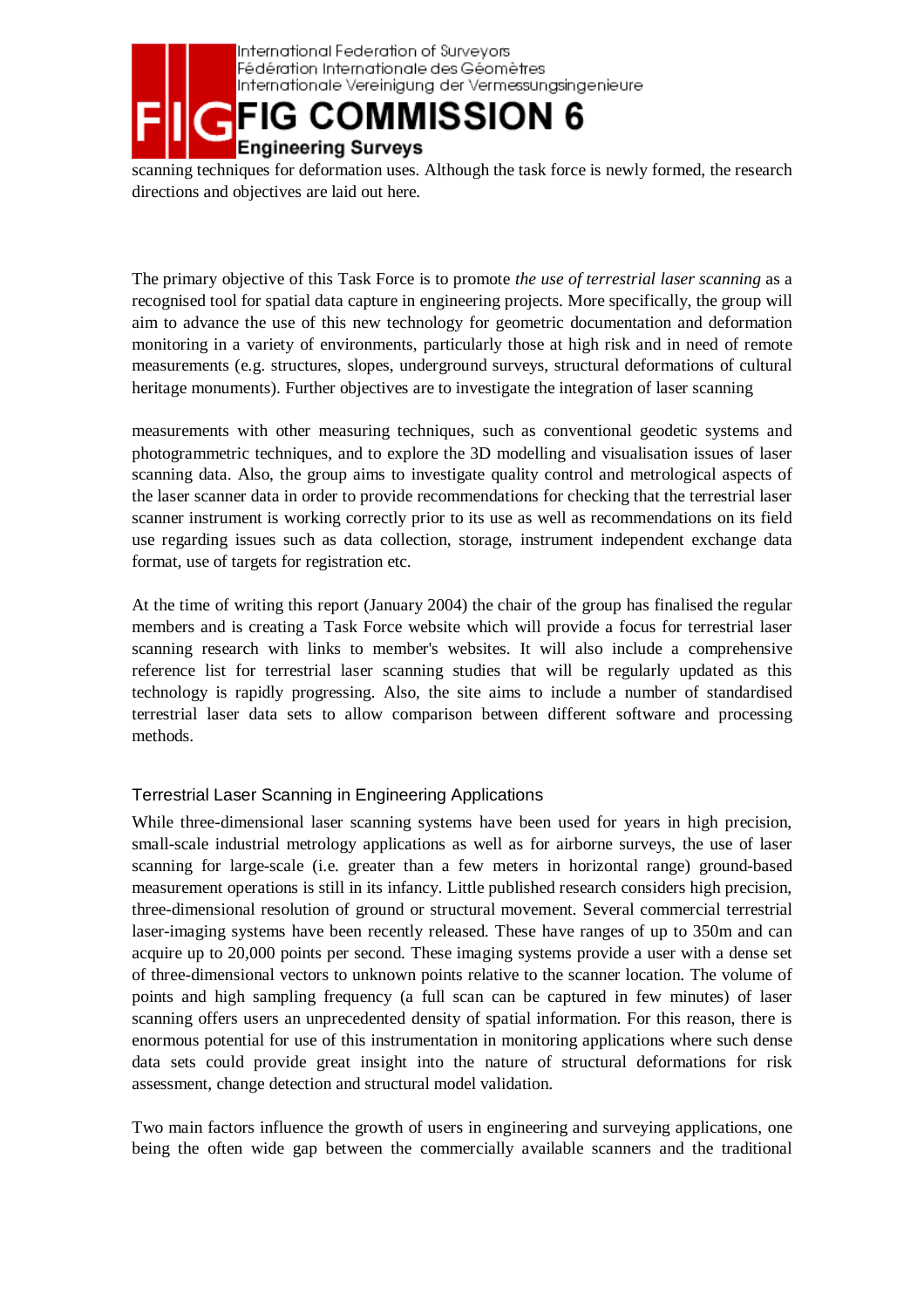

surveying instruments which users are familiar with and secondly, the effective management and processing of laser scanner data. Furthermore, the emergence of laser scanning in engineering and surveying has led the need for the development of the necessary calibration protocol and the requirements for quality control assessment not only for the instruments but also for the data collection and field procedures.

#### *Some of the Current Work of Task Force Members*

One area where terrestrial laser scanning has been accepted as a very useful tool is in cultural heritage, as it is a natural progression from photogrammetry and the two technologies do possess many similarities. Applications vary from detailed documentation and 3D modelling to close-range structural recording (Boehler *et al.* 2003a, b, Barber *et al.* 2002, Ioannidis & Tsakiri 2003, Tsakiri *et al.* 2003)**.** On the other hand, most commercially available laser scanning

systems make little attempt to integrate well into existing field survey practice, although many users such as the mining industry would benefit greatly from remote surveying tools.

A critical area of any new technology is the control check of the performance and metrological aspects of the instrumentation and field operation. Experiments to define the mechanical-optical stability of a number of instruments have indicated that the large weight of the currently available commercial laser scanners may be affecting a number of mechanical parameters such as eccentricity of axis (Ingensand *et al*. 2003).

The resolution and accuracy of the distance measurement provided by different types of longrange terrestrial scanners (pulse-range or frequency type) has been the subject of study of many groups. The experiments include comparison with EDM calibrated baselines (Boehler *et al.* 2003c, Licthi *et al.* 2000a, Gordon *et al.* 2001b) or laboratory tests with an interferometric calibration line (Ingensand *et al.* 2003). Most tests indicate that the range accuracy and resolution are within manufacturers' specifications.

Further to calibration analysis, the study for the establishment of suitable test sites and control facilities for laser scanner instruments is a topic under investigation (Iavarone & Martin 2003). It is important for the test facilities to provide adequate range and dispersion of control points in order to identify range and angular errors. Also, setting the standard practices involved in the collection and archiving of data from terrestrial laser scanners is a priority area for clients and contractors alike and there is work undertaken in this area by some members of the group (Barber *et al*. 2003).

Further advantages of the three-dimensional coordinate observations provided by the dense laser scan data sets, is that these are coupled with returned laser beam intensity. They become, therefore, radiometric data, which results in extending the scanner's capability from a geometric sensor to a multi-spectral imaging system. Studies on spectral filtering and classification of the point clouds allow for more effective processing of the data in a spectral feature sense rather than being dependent on the spatial sampling resolution of a scanner (Licthi 2003, Lichti & Harvey 2002).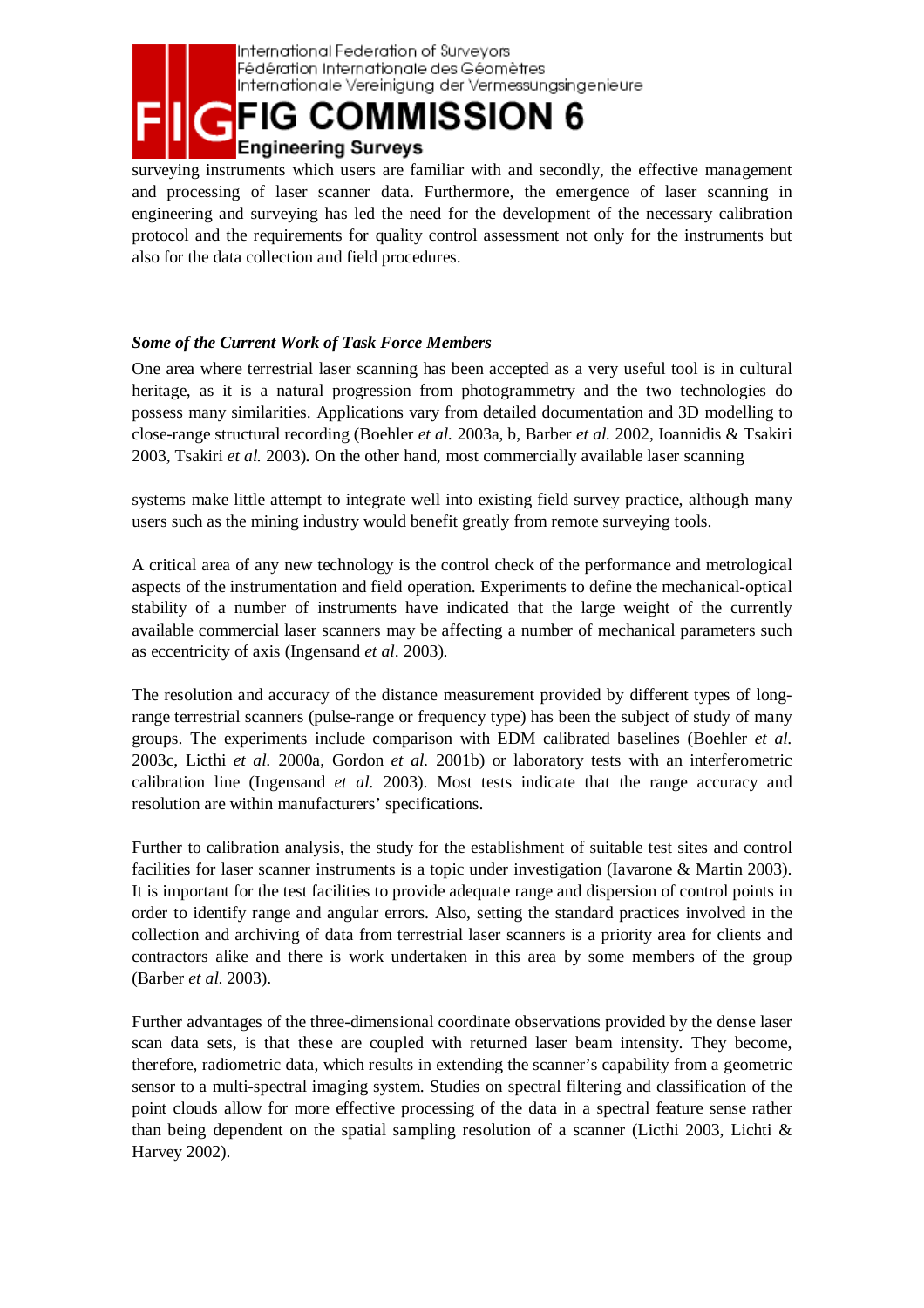

The use of terrestrial laser scanning in deformation monitoring engineering applications at first may be questioned because of the relatively large single-point precision (about 5-6mm). However, the dense data sets allow for surface-wise modelling instead of point-wise analysis and provide in this way an almost ten-fold improvement in accuracy at the resultant surface model (Gordon *et al*. 2001a). This approach has shown that the technology can be used alike in large

scale deformation applications such as in dam slope monitoring (Lichti *et al.* 2000b) and in small scale studies such as in precision measurements of laboratory loading tests (Gordon *et al*.

2002, 2003a, b). By allowing the 3D representation of a structure or testing object, the analytical models representing the bending and deforming mechanisms can be developed thus enhancing the understanding of their structural mechanisms.

Benchmarking and validation of the terrestrial laser scanner data is usually performed using surveying and photogrammetric methods either in a point-wise sense or surface-wise approach.

Comparison with GPS measurements (Lichti *et al*. 2000a) and photogrammetry-derived point coordinates (Lichti *et al*. 2002) has shown successful results. There is still the need to investigate rigorous methods of benchmarking the laser scanner data. Anyone wishing to participate and contribute to Task Force 6.1.5 should contact Dr. Maria Tsakiri.

#### *Task Force 6.1.6 – Crustal Deformation*

#### **Chair – Dr. Stathis Stiros, Greece**

Task Force 6.1.6 was newly formed after the  $11<sup>th</sup>$  International Symposium held on Santorini Island in May 2003. Dr. Stathis Stiros, from Patras University, Athens, Greece, put forward a proposal to form a task force for the purpose of studying the crustal deformations due to plate boundaries, magma movement and volcanic eruptions. This task force is just newly formed and the proposed areas of study are laid out here.

This Task Force will consist of a small number (~4-8) of research centers in different parts of the world, and its main aims will be:

- $\Rightarrow$  The identification of a few promising study areas, on the basis of their seismo-tectonic history and the availability of geodetic data
- ⇒ The collection and analysis of existing historical and modern geodetic and other data (satellite, triangulation, trilateration, spirit levelling, tilt data, tide-gauge data, etc.)
- $\Rightarrow$  The encouragement of new, repeat surveys in the study areas
- $\Rightarrow$  The adaptation of techniques and methodologies permitting an easy and approximate comparison between older, low accuracy data with modern data

This work, which will be based on data that currently exists, is expected to contribute to answers to certain of the following problems:

 $\Rightarrow$  How does the rate of deformation change with time in test areas over periods  $10^0$ - $10^2$  years long? Are current rates representative of longer-term ones? long? Are current rates representative of longer-term ones?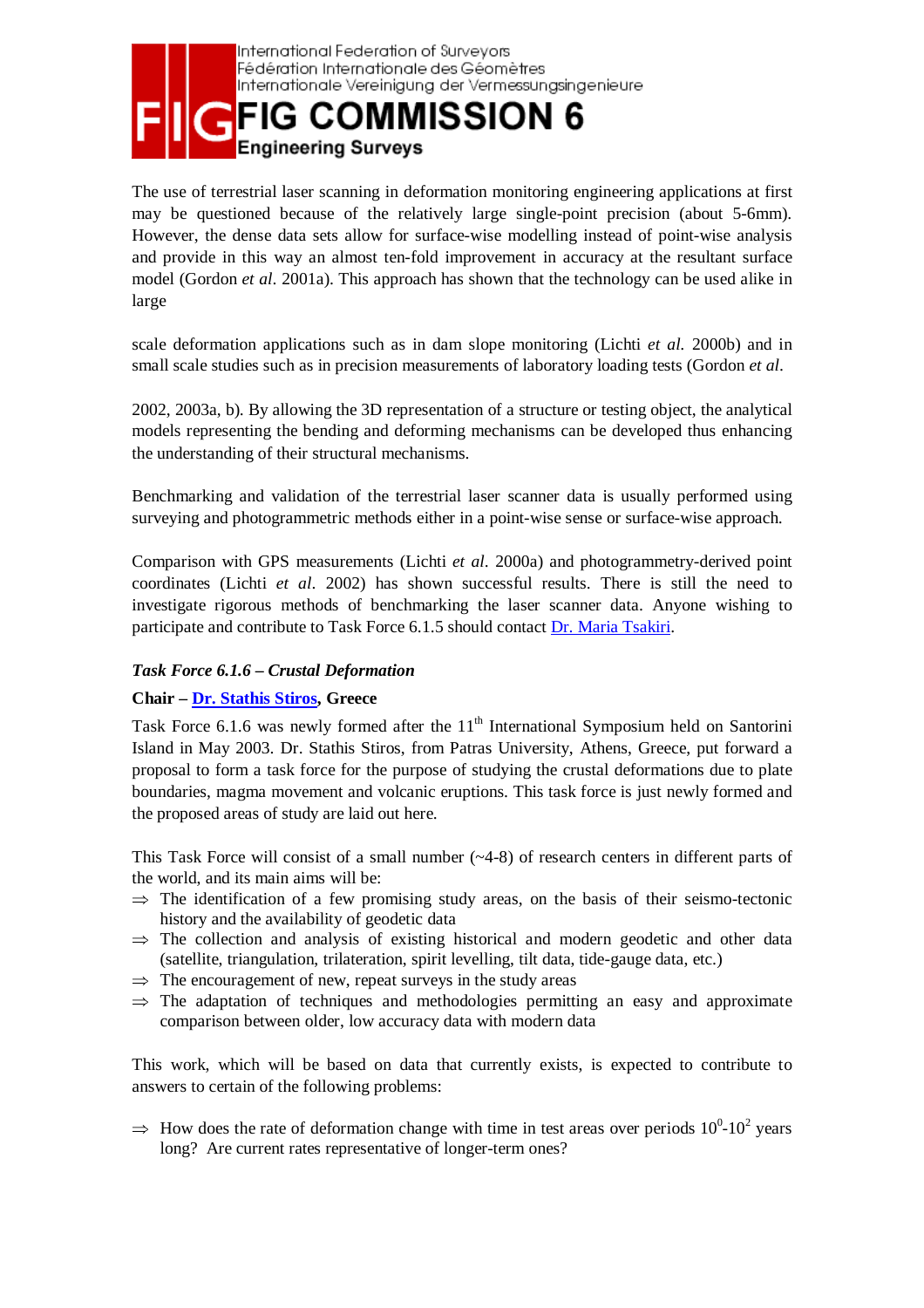

International Federation of Surveyors Fédération Internationale des Géomètres Internationale Vereinigung der Vermessungsingenieure

**COMMISSION 6** 

### **Engineering Surveys**

- $\Rightarrow$  Why apparent high rates of deformation are/have been observed in certain tectonically quiescent areas? Does this reflect measurement or geotechnical (near-surface effects) noise, or real effects? In this last case, what might be their implications?
- $\Rightarrow$  Will a comparison of historical data and of data to be collected in the future permit to model certain old earthquakes, etc?
- $\Rightarrow$  What is the reason for the discrepancies in the parameters of seismic faulting deduced from geodetic and seismological or other data- do such discrepancies reflect errors in certain type of data or over-simplifications in their modelling?
- $\Rightarrow$  Are elastic deformation models suitable for all crustal deformation studies, or should geophysical studies also involve elasto-plastic, thermo-elastic or numerical analysis models in cases of specific geologic structures and environments (for instance volcanoes, etc.)?

Obviously, these problems are very important and complex, and cannot be answered by a small group of people. However, it is expected that a Task Force in the framework of FIG 6.1 will permit to bring to light and analyse very useful data and to inspire various researchers to investigate problems ignored so far; this will accelerate research in certain fields of crustal deformation and elucidate some at least of these matters. Anyone wishing to participate and contribute to Task Force 6.1.6 should contact Dr. Stathis Stiros.

Anyone wishing to participate and contribute to WG 6.1 should contact Dr. Adam Chrzanowski.

## Working Group 6.2 – Engineering Surveys for Industry and Research

Chair – Dr. Thomas Wunderlich, Germany; Vice Chair – Dr. Alojz Kopáčik, Slovakia

The current activity of WG 6.2 concentrates on items of interest relevant to engineering surveys in industry like large-scale metrology and specialized measurement techniques. Current projects include engineering survey procedures for power plants, accelerators and nuclear research facilities; new techniques for as-built documentation and facility inventory like terrestrial laser scanning; industrial metrology for processes; and in-situ calibration of industrial robots. WG 6.2 works to provide a multidisciplinary, collaborative effort between survey, civil, structural and mechanical engineers, and research scientists to develop better approaches (better algorithms, instrumentation, methods, etc.) for solving complex engineering problems. Beneficiaries of this work include surveyors, engineers, manufacturers, scientists and university researchers interested in these more specialized areas of instrumentation and highly precise, large-scale metrology.

To facilitate these goals, WG 6.2 is involved in special meetings, workshops, tutorials, FIG Working Weeks and Congresses to implement the interaction between the disciplines. The group was co-sponsor of the  $2<sup>nd</sup>$  International Conference on Engineering Surveying (INGEO 2002, November 11-13, Bratislava, Slovakia) where specialists from 9 countries participated in the proceedings. The presentations were aimed at discussion of actual problems of engineering surveys; specifically conclusions of knowledge and results acquired utilizing new technologies. Eighty participants attended four technical sessions: Model Building and Data Processing; Deformation Measurement; Photogrammetry Applications; Sensors and Laser Equipment. In addition to the presentation of 29 technical papers, much discussion was held on the various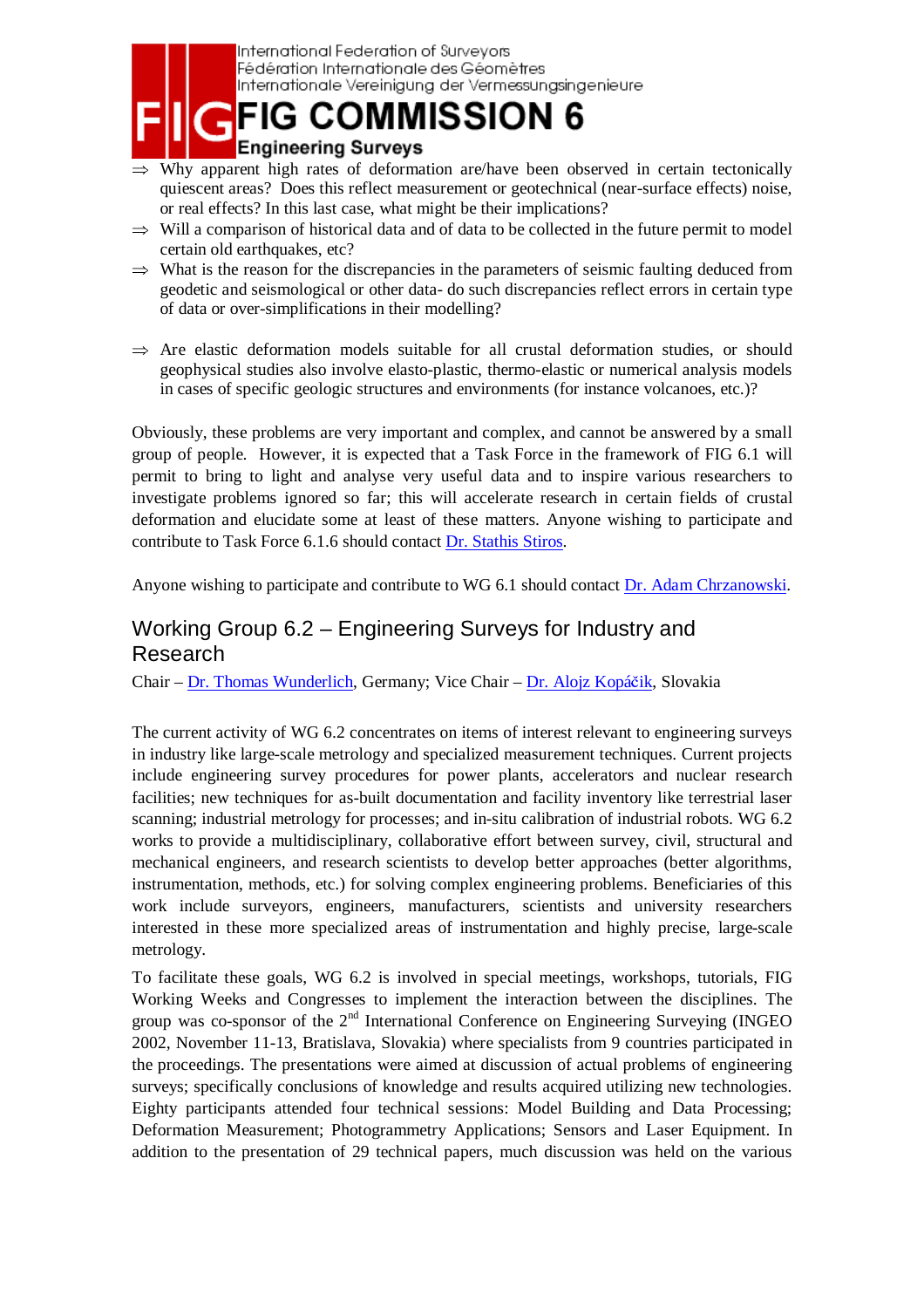

International Federation of Surveyors Fédération Internationale des Géomètres Internationale Vereinigung der Vermessungsingenieure

topics. An exhibition highlighted measurement and computer techniques/products developed for engineering survey activities like structural monitoring, automated systems and terrestrial laser scanners. Participants also toured the Gabčíkovo Hydro-electric Power Station to view the automated monitoring systems at the facility. Final recommendations from the individual sessions of this conference are as follows:

- $\Rightarrow$  In the area of Model Building and Data Processing, a Theory of Robust Estimations will be used more often
- $\Rightarrow$  New processes of the refraction coefficient determination presented at the conference can evoke a development of the instruments with the automated correction of the refraction in a measurement process
- ⇒ CCD sensors and the technologies working on a CCD base have become main technologies in engineering surveying and in the future it is expected the strong influence of these technologies on measurement systems development
- $\Rightarrow$  The most productive technology for data acquisition in surveying will be terrestrial laser scanners together with aerial scanners, their exploitation enabling creation of spatial (3D) information systems (including 3D Cadastre)
- $\Rightarrow$  Use of robotic total stations (RTS) in the area of kinematic applications (e.g. dynamic loading of the construction) requires resolution of the characteristics of RTS, which can be determined, e.g., with help of the dynamic tests presented at the conference

**WG 6.2, along with Commission 6 and WG 6.3 and also two Slovakian survey organizations, is now actively engaged in preparation for the 3rd INGEO conference to be held in Bratislava in November 2004. The aim of the conference is to bring together professionals in the field of engineering surveying and facility management, to discuss the new technologies, their applicability and operability. This conference discussion will be focused on present-day questions of laser scanning, usage of laser scanners in industry surrounding, for dynamic deformations, data acquisition for facility management. The topics of the conference are the following:** 

- ⇒ Present-day problems of engineering surveying
- $\Rightarrow$  Methods and technologies, trends in development of engineering surveying
- $\Rightarrow$  Engineering surveying procedures for industry (power plants, nuclear facilities, etc.)
- $\Rightarrow$  Industrial metrology in production, assembling and finishing processes, in-situ calibration of used technology
- $\Rightarrow$  Lasers and laser measurement systems, with special emphasis on terrestrial laser scanning,
- $\Rightarrow$  New technology for deformation measurement
- $\Rightarrow$  New techniques for as-built documentation and facility inventory
- $\Rightarrow$  Data integration in facility management, exchange, provision and presentation of facility management data in computer networks
- $\Rightarrow$  Industrial and city information systems

Deadline for submission of abstracts for this conference will be April 30, 2004. More information about this upcoming event is available on the FIG web site. WG 6.2 is also actively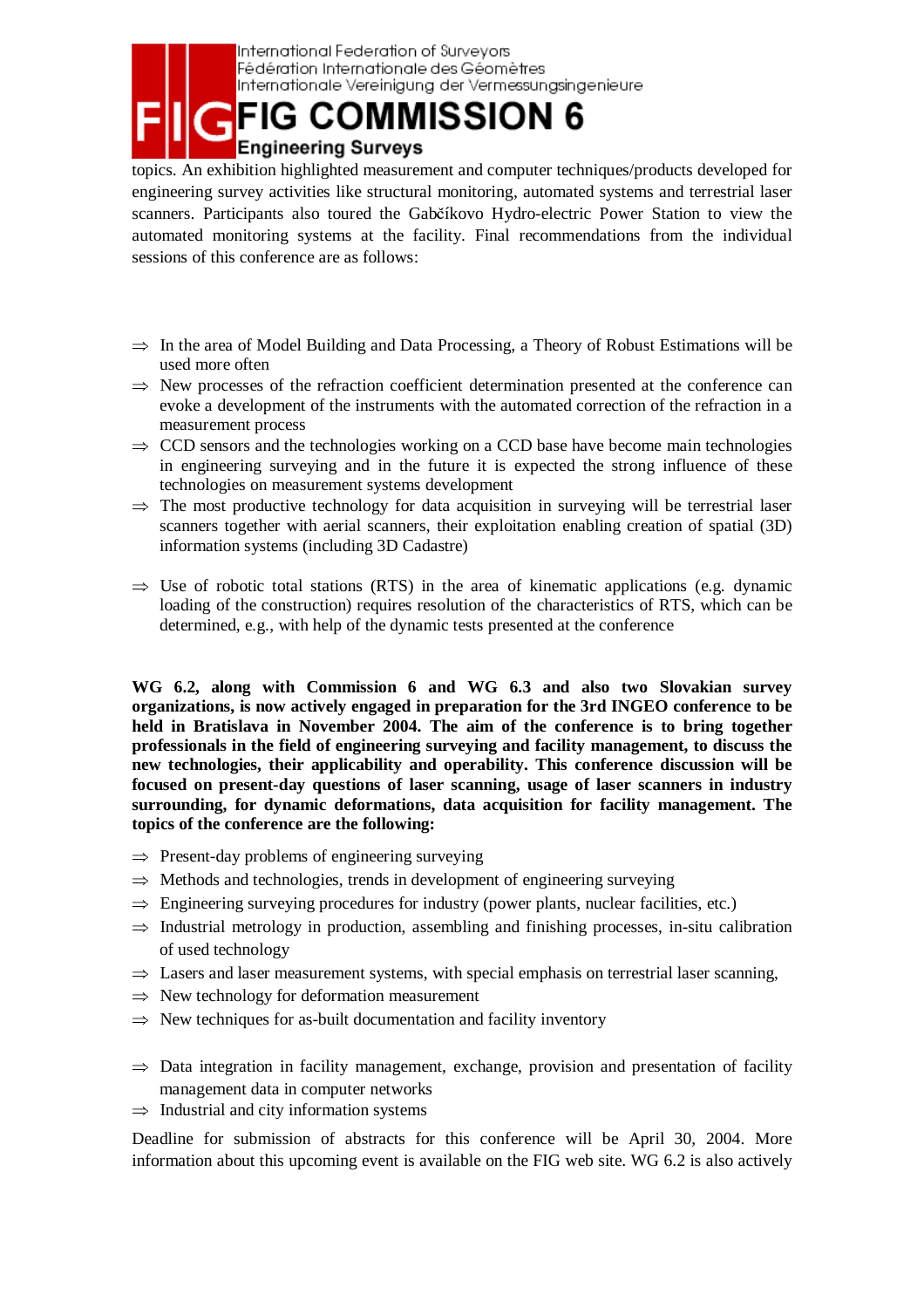

preparing tutorials to be included as part of the International Course for Engineering Surveying to held in Zürich, Switzerland March 15-19, 2004. Anyone wishing to participate and contribute to WG 6.2 should contact Dr. Thomas Wunderlich.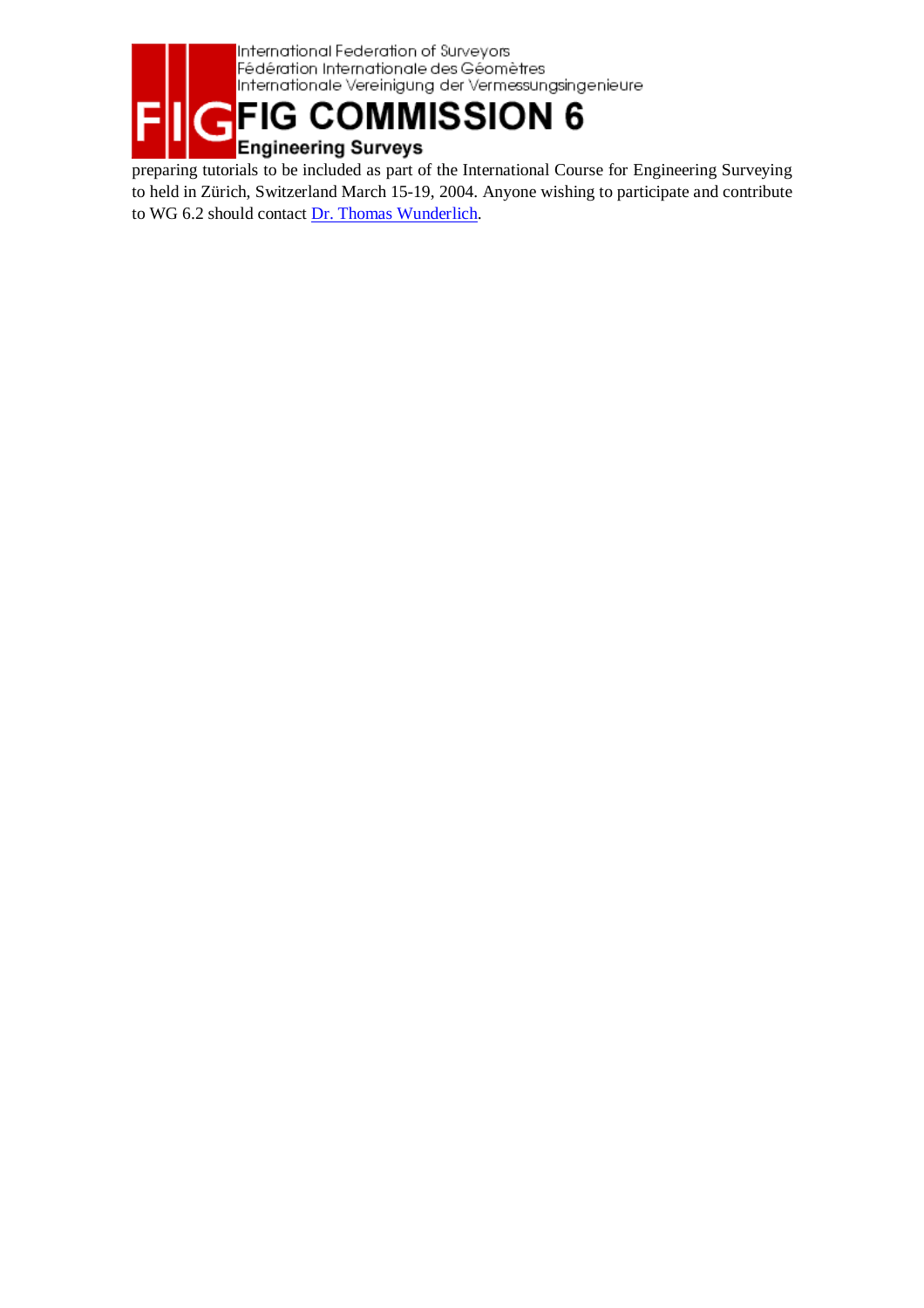

## Working Group 6.3 – Engineering Survey Data Bases and Facility Management

Chair – Dr. Lothar Gründig, Germany; Vice Chair – Dr. Hande Demirel, Turkey

The current activity of WG 6.3 concentrates on items of interest relevant to the survey engineer and his role as the responsible manager of spatially referenced information. Current projects include concepts of the spatial data models; the handling of this data in computer networks; data integration; and automation and combination of data acquisition techniques. In addition to WG 6.3 contributions to FIG events, a Workshop on Engineering Survey Databases and Facility Management is being organized. Anyone wishing to participate and contribute to WG 6.3 should contact Dr. Lothar Gründig.

## Working Group 6.4 – Engineering Surveys for Construction Works and Structural Engineering

Chair – Dr. Gethin Wyn Roberts, United Kingdom; Vice Chair – Dr. Jin Fengxiang, China

The current activity of WG 6.4 concentrates on items of interest relevant to promoting the use of adapted survey techniques and multidisciplinary collaboration between survey engineers and professional engineers in industry and the use, study and understanding of fibre optic sensors and embedded sensor array techniques in structural monitoring. Current projects include a Task Force on Fibre Optic Sensors to monitor the use of this technology on structural monitoring; precise methods and equipment for staking out during construction surveys, for structural works, for remote surveys and surveys for visualization and photo match; quality control and documentation for as-built plans; and dynamic monitoring of structures.

WG 6.4 was established at the Washington Congress of the FIG in 2002. The WG is chaired by Dr Gethin Roberts of the University of Nottingham, UK, and the vice-chair is Jin Fengxiang of China. There has already been some activity within this group at a one to one level. Members of this working group attended the FIG Congress in Washington and presented a variety of papers relevant to this field.

It is planned to expand this group to more than only surveyors. It is planned to include structural and civil engineers for example, who will benefit from the work being undertaken as well as contribute to the overall understanding. Furthermore, international groups concerned with structural engineering will be contacted and informed about forthcoming meetings. The WG has the following policy issues:

- $\Rightarrow$  Promoting the use of adapted survey techniques in industry & engineering
- $\Rightarrow$  Promoting a multidisciplinary collaboration between survey engineers, civil engineers, structural & mechanical engineers
- $\Rightarrow$  Promoting the understanding of fibre optic sensors, e.g. interferometric sensors, Brillouin and Raman scattering and Bragg gratings
- $\Rightarrow$  Study the use of embedded sensor arrays and the role of advanced surveying techniques for structural monitoring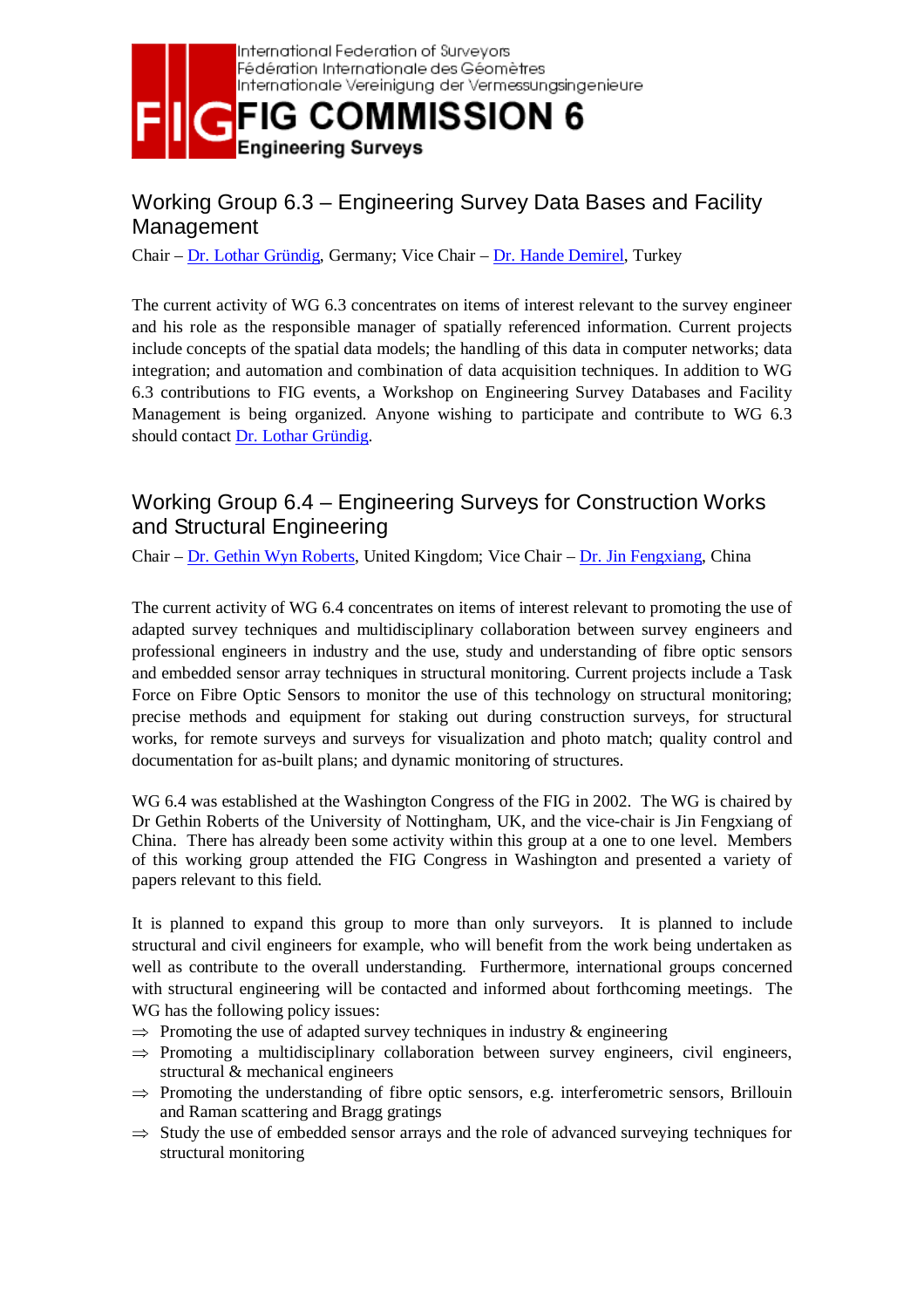

 $\Rightarrow$  Creating an awareness of surveyors through a task force 'Fibre optic sensors' of the rapidly emerging technology of fibre optic sensors as "non-geodetic" sensors to measure deformations (strain) and temperatures in civil engineering structures

In addition, there are specific areas and projects that WG 6.4 will focus on:

- $\Rightarrow$  Precise methods and equipment for staking out during construction and structural works
- $\Rightarrow$  QC and documentation for as-built compared to as designed
- ⇒ Precise methods and equipment for Engineering surveys for visualisation and photo match
- $\Rightarrow$  Precise methods and equipment for remote surveys (terrestrial laser scanners etc.)
- $\Rightarrow$  Dynamic Monitoring of Buildings and Structures
- $\Rightarrow$  Offshore construction surveys

WGF 6.4 participates in regular symposia and exchanges between researchers and concerned professionals. The WG 6.4 will have a workshop session at the Athens working week in May,

and is holding its own symposia at the University of Nottingham at the end of June 2004. In addition, future involvement with FIG Working Weeks and the 2006 FIG Congress will continue. The symposium will be aimed at surveyors and engineers, and will attempt to broaden itself to more than only the surveying and analysis of the data. Furthermore, a workshop will be held at the Nottingham Symposium, with papers and sessions covering the topic of Task Force 6.4.1 "Fibre Optic Sensors". The proceedings of the symposium at Nottingham will be published, and the organisers will look at the possibility of publishing selected papers in refereed journals soon after the symposium. In addition, papers from the symposium will be published on the Internet. Members of this group also participated in the IAG/FIG conference in Berlin in May 2002.

There are a number of beneficiaries from this working group including:

- $\Rightarrow$  Surveying profession becoming involved in this developing technology that will partly replace current geodetic techniques
- $\Rightarrow$  Surveyors wanting to acquire information about fibre optic sensors as used in "smart civil" engineering structures"
- $\Rightarrow$  Engineers who have to decide about the best techniques to monitor civil engineering structures
- $\Rightarrow$  Universities teaching advanced sensor technology
- $\Rightarrow$  Engineering surveyors and engineers involved with construction and setting out will benefit, as well as structural engineers, current buildings and future building designs

#### *Task Force 6.4.1 – Fibre Optic Sensors*

#### **Chair – Dr. Fritz Brunner, Austria**

There is one task force within WG6.4. This task force is lead by Prof Brunner of the Technical University of Graz, Austria. This task force focuses on the use of fibre optic sensors for monitoring structures, including real-time use and non-geodetic sensors in engineering. Anyone wishing to participate and contribute to Task Force should contactDr. Fritz Brunner.

Anyone wishing to participate and contribute to WG 6.4 should contact Dr. Gethin Roberts.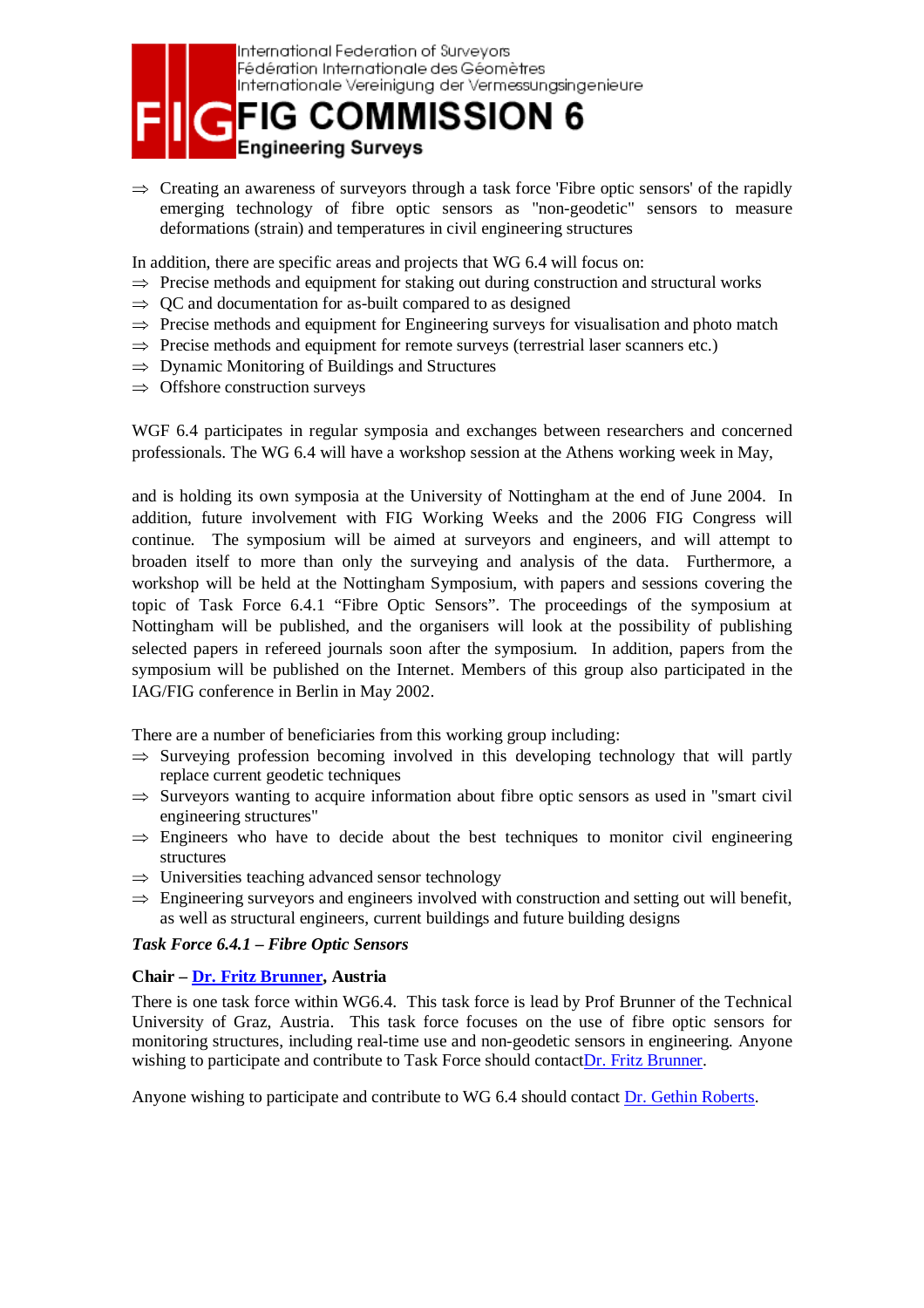

#### **SUMMARY**

Commission 6 – Engineering Surveys, is a very active group within the FIG. We are enthusiastically working to fulfil the missions and goals of both Commission 6 and the FIG Council. Individuals interested in these topics of concern are encouraged to join our Commission and

Working Groups. The next Commission 6 event, organized by WG 6.4 and WG 6.1.4, is the  $1<sup>st</sup>$ International Symposium on Engineering Surveys for Construction Works and Structural Engineering to be held in Nottingham, England, June 28 – July 1, 2004. In November 2004, the  $2<sup>nd</sup>$  International Conference on Engineering Surveys, organized by WG 6.2, will be held in Bratislava, Slovakia. In September 2005, the  $12<sup>th</sup>$  International Symposium on Deformation Measurements, organized by WG 6.1, will be held in Shandong, China. The next FIG Working Week is scheduled for May 2004 in Athens, Greece and the next Congress is scheduled for Munich, Germany in 2006. Commission 6 encourages participation at all these future events.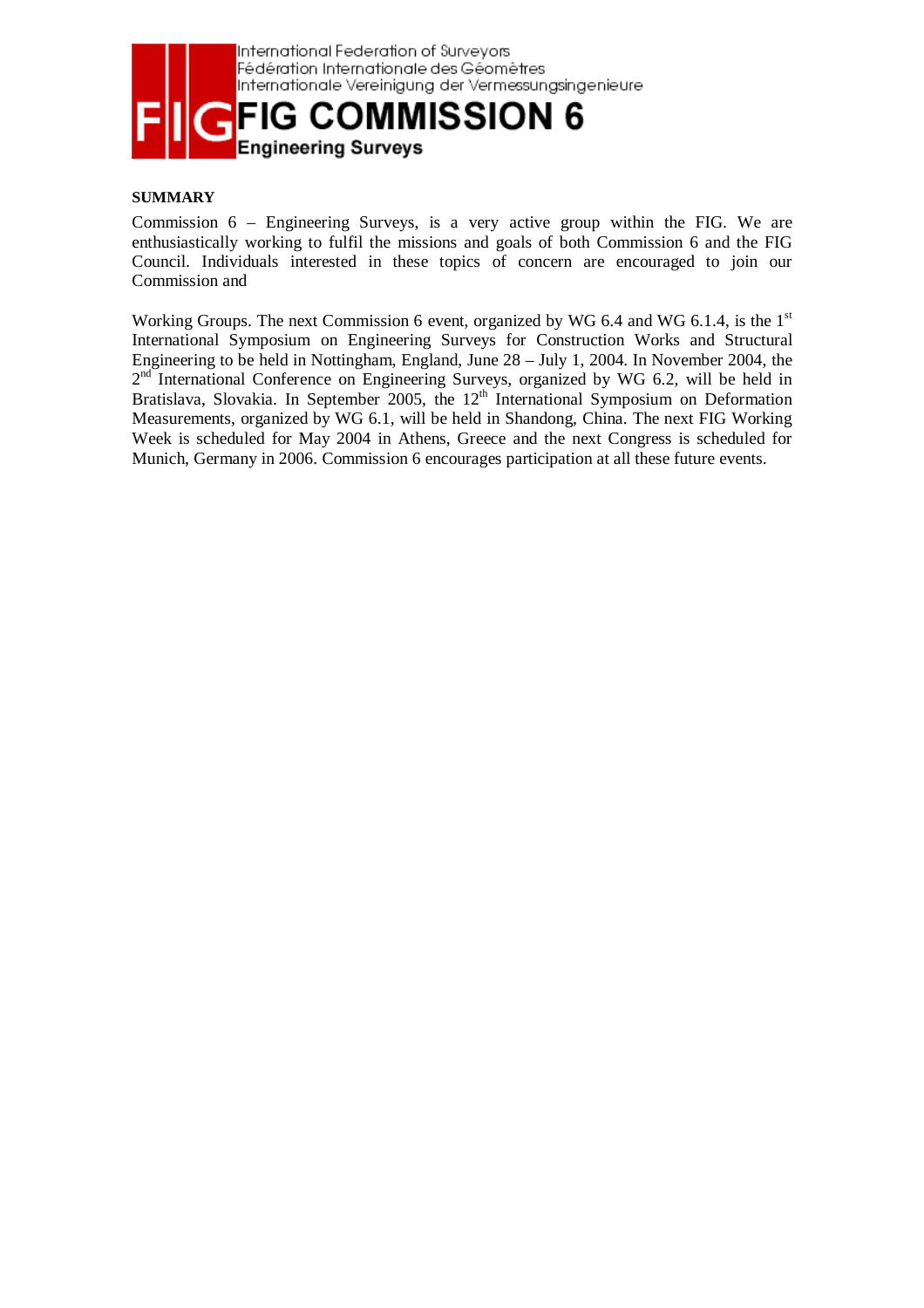

#### **AUTHOR CONTACT INFORMATION**

**Cecilia Whitaker**, PLS Geodetic Control & Deformation Programs; Infrastructure Unit, Metropolitan Water District 700 Moreno Avenue, La Verne, California, 91750, USA Phone: 909-392-2591, Fax: 909-392-2464; Email: cwhitaker@mwdh2o.com **Adam Chrzanowski**, PhD; Chair WG 6.1 Dept. of Geodesy & Geomatics Engineering, University of New Brunswick Box 4400, Fredericton, New Brunswick, E3B 5A3, Canada Phone: 506-453-5149, Fax: 506-453-4943; E-mail: adamc@unb.ca; http://www.unb.ca/GGE/ **Alojz Kopá**č**ik**, PhD; Vice Chair WG 6.2 Department of Surveying, STU Bratislava, Slovakia E-mail: alojz.kopacik@stuba.sk **Gethin Wyn Roberts**, PhD; Chair WG 6.1.4; Chair WG 6.4 Institute of Engineering Surveying and Space Geodesy, University of Nottingham University Park, Nottingham, NG7 2RD, England, United Kingdom Phone: +44 (0) 115 9513933, Fax: +44 (0) 115 9513881 E-mail: Gethin.Roberts@nottingham.ac.uk; http://www.nottingham.ac.uk/iessg **Stathis C. Stiros**, Dipl. Engineering, PhD; Chair WG 6.1.6 Asst. Professor & Director, Geodesy & Geodetic Applications Lab. Dept. of Civil Engineering, Patras University, Patras 26500, Greece Phone: +302610-996511, Fax: +2610-997877; E-mail: stiros@upatras.gr **Maria Tsakiri**, PhD; Chair WG 6.1.5 Department of Rural and Surveying Engineering, National Technical University, Athens, **Greece** Ph: +30-210 772 2735, Fax: +30-210 772 2728; E-mail: mtsakiri@central.ntua.gr

#### **COMMISSION 6 CHAIRS INFORMATION**

**Svend Kold Johansen**; Chair FIG Commission 6 Ministry of Transport, Denmark; E-mail: skj@vd.dk

**Xiaoli Ding**, PhD; Chair TF 6.1.3

Department of Land Surveying and Geo-Informatics, Hong Kong Polytechnic University Hug Hom, KLN, Hong Kong, China; E-mail: isxlding@polyu.edu.hk **Thomas Wunderlich**, PhD; Chair WG 6.2 Technical University, Munich, Germany; E-mail: Th.Wunderlich@bv.tu-muenchen.de **Lothar Gründig**, PhD; Chair WG 6.3 Technical University, Berlin, Germany; E-mail: gruendig@inge3.bv.tu-berlin.de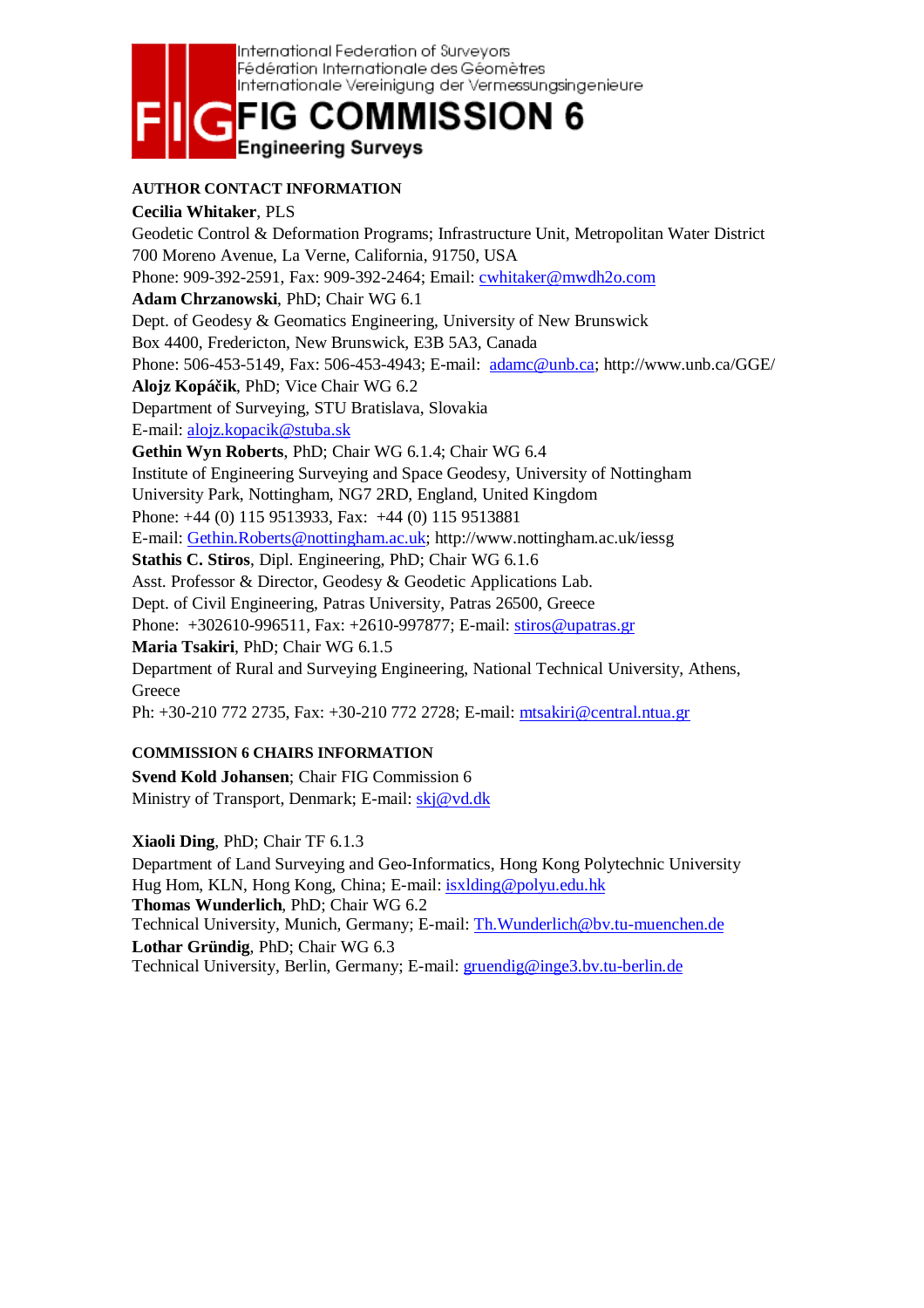

#### **REFERENCES**

Barber, D., J. Mills, P. Bryan (2002) "Experiences of Terrestrial Laser Scanning of Close Range Structural Recording". *Proceedings of CIPA WG 6*, Corfu, Greece, 30 Sept.–2 Oct., pp 121-126. Barber, D., J. Mills, P. Bryan (2003). "Towards a Standard Specification for Terrestrial Laser Scanning of Cultural Heritage". *Proceedings of CIPA XIX International Symposium*, Antalya, Turkey, 30 Sept.–4 Oct., pp 619-625.

Boehler, W., Vincent M. Bordas, K. Hanke, A. Marbs (2003a). "Documentation of German Emperor Maximillian I Tomb - Documentation of a Large Statue, Experiences in the Combined Use". *Proceedings of CIPA XIX International Symposium*, Antalya, Turkey, 30 Sept.–4 Oct., pp 474-480. Boehler, W., M. Boehm, G. Heinz, A. Justus, C. Schwarz, M. Siebold (2003b). "Documentation of Stone Age Artefacts". *Proceedings of CIPA XIX International Symposium*, Antalya, Turkey, 30 Sept.– 4 Oct., pp 506-510.

Boehler, W., M. Bordas, A. Marbs (2003c). "Investigating Laser Scanner Accuracy". *Proceedings of CIPA XIX International Symposium*, Antalya, Turkey, 30 Sept.–4 Oct., pp 696-702.

Chrzanowski, A., Y.Q. Chen (1986). "Report on the ad hoc Committee on the Analysis of Deformation Surveys". *Proceedings of the XVIII International Congress FIG*, Toronto, Canada, Paper No. 608.1, 1-11 June.

Chrzanowski, A., X. Ding, G. Roberts, C. Whitaker (2003). "Goals and Achievements of FIG Working Group, WG 6.1 – Deformation Measurements and Analysis". *Proceedings of the 11th International Symposium on Deformation Measurements*, Santorini, Greece, May 2003, pp. 5-14. FIG (2004). http://www.fig.net/figtree/general/leaflet-english.htm

Gordon, S., D. Lichti, M. Stewart, M. Tsakiri (2001a). "Metric Performance of a Ground-Based Laser Scanner". *Proceedings of SPIE Electronic Imaging 2001: Videometrics and Optical Methods for 3D Shape Measurement*, San Jose, USA, January, pp. 174-184.

Gordon, S., D. Lichti, M. Stewart (2001b). "Application of a High-Resolution, Ground-Based Laser Scanner for Deformation Measurements". *Proceedings of 10th International FIG Symposium on Deformation Measurements*, Orange, California, 19-22 March, pp. 23-32.

Gordon, S., D. Lichti, M. Stewart, J. Franke (2002). "Practical Limitations of Ground-Based Laser Scanning Systems", *Proceedings of The 11th Australasian Remote Sensing and Photogrammetry Association Conference*, Brisbane, Australia, 2-6 September, CD-ROM.

Gordon, S., D. Lichti, M. Stewart (2003a). "Structural Deformation Measurement using Terrestrial Laser Scanners", *Proceedings of 11th International FIG Symposium on Deformation Measurements*, Santorini Island, Greece, 25-28 May, CD-ROM.

Gordon, S., D. Lichti, I. Chandler, M. Stewart, J. Franke (2003b). "Precision Measurement of Structural Deformation using Terrestrial Laser Scanners", *Proceedings of Optical 3D Methods*, Zurich, Switzerland, 22-25 September, pp. 322-329.

Iavarone, A., E. Martin (2003). "Calibration Verification Facilities for Long-Range Laser Scanners". *Proceedings Optical 3D Measurement Techniques*, Zurich, Switzerland, 22-25 September, pp. 268- 281.

Ingensand, H, A. Ryf, T. Schulz (2003). "Performances and Experiences in Terrestrial Laser Scanning". *Proceedings Optical 3D Measurement Techniques*, Zurich, Switzerland, 22-25 September, pp. 236-244.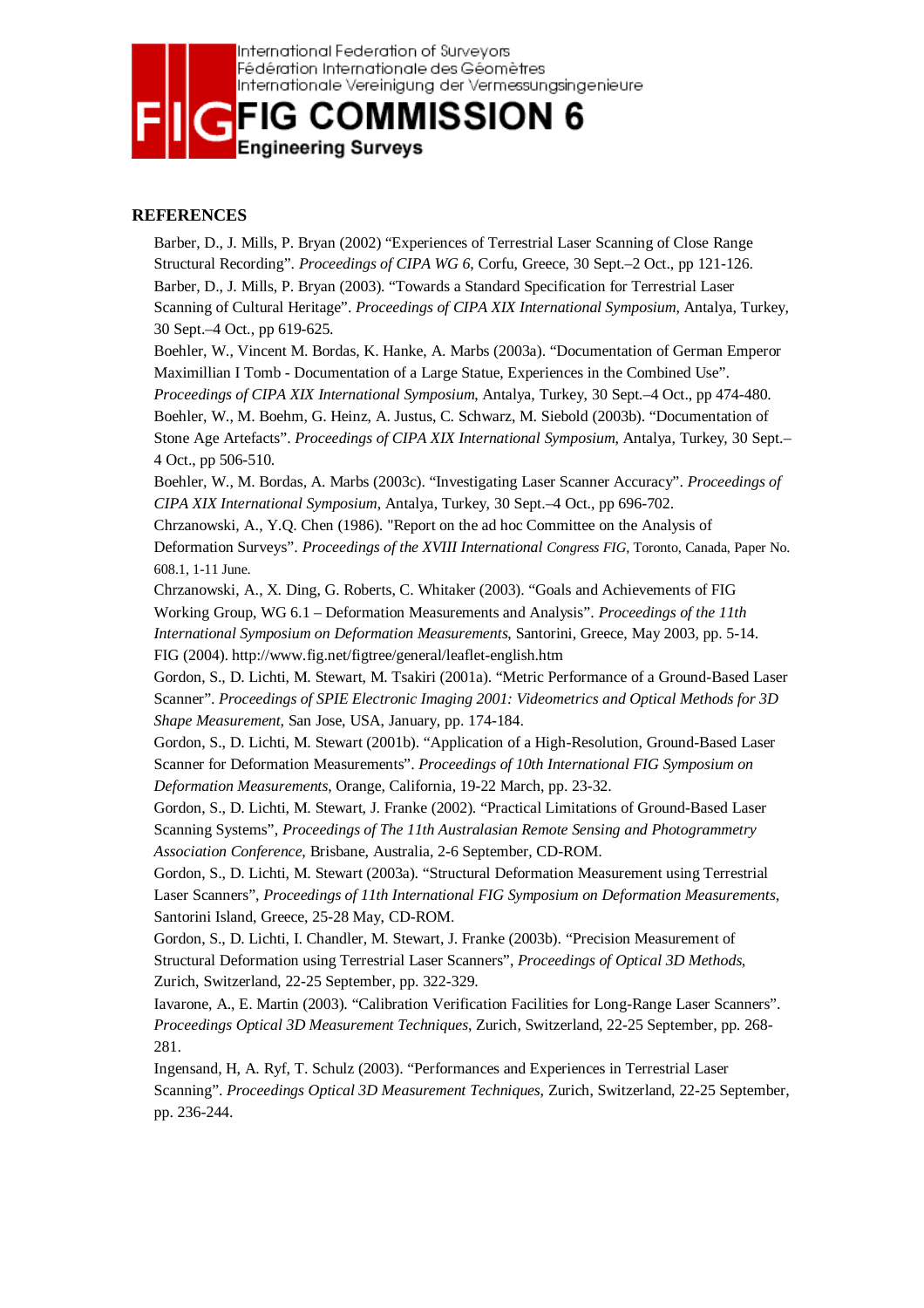

Ioannidis, C., M. Tsakiri (2003). "Laser Scanning and Photogrammetry for the Documentation of a Large Statue, Experiences in the Combined Use". *Proceedings of CIPA XIX International Symposium*, Antalya, Turkey, 30 Sept.–4 Oct., pp. 517-523.

Lichti, D., M. Stewart, M. Tsakiri, A. Snow (2000a). "Benchmark Testing on a Three-Dimensional Laser Scanning System", *Geomatics Research Australasia*, 72, pp. 1-23.

Lichti, D., M. Stewart, M. Tsakiri, A. Snow (2000b). "Calibration and Testing of a Terrestrial Laser Scanner", *International Archives of Photogrammetry and Remote Sensing*, 33 (B5/2), pp. 485 - 492. Lichti, D., B. Harvey (2002). "The Effects of Reflecting Surface Properties on Time-of-Flight Laser Scanner Measurements", *Proceedings of 95th CIG Annual Geomatics Conference*, Ottawa, Canada, CD-ROM.

Lichti, D., S. Gordon, M. Stewart, J. Franke, M. Tsakiri (2002). "Comparison of Digital Photogrammetry and Laser Scanning", *Proceedings of CIPA WG 6 International Workshop on Scanning Cultural Heritage Recording*, Corfu, Greece, 1 - 2 September, pp. 39-44.

Lichti, D. (2003). "Modelling of Laser Scanner NIR Intensity for Multi-spectral Point Cloud Classification". *Proceedings Optical 3D Measurement Techniques*, Zurich, Switzerland, 22-25 September, pp. 282-290.

Tsakiri, M., C. Ioannidis, A. Carty (2003). "Laser Scanning Issues for the Geometric Recording of a Complex Statue". *Proceedings of Optical 3D Measurement Techniques VI*, Zurich, Switzerland, 22-25 September, pp. 214-222.

Welsch, W., O. Heunecke (2001). "Models and Terminology for the Analysis of Geodetic Monitoring Observations", *International Federation of Surveyors, Publication No.25*, 22 p.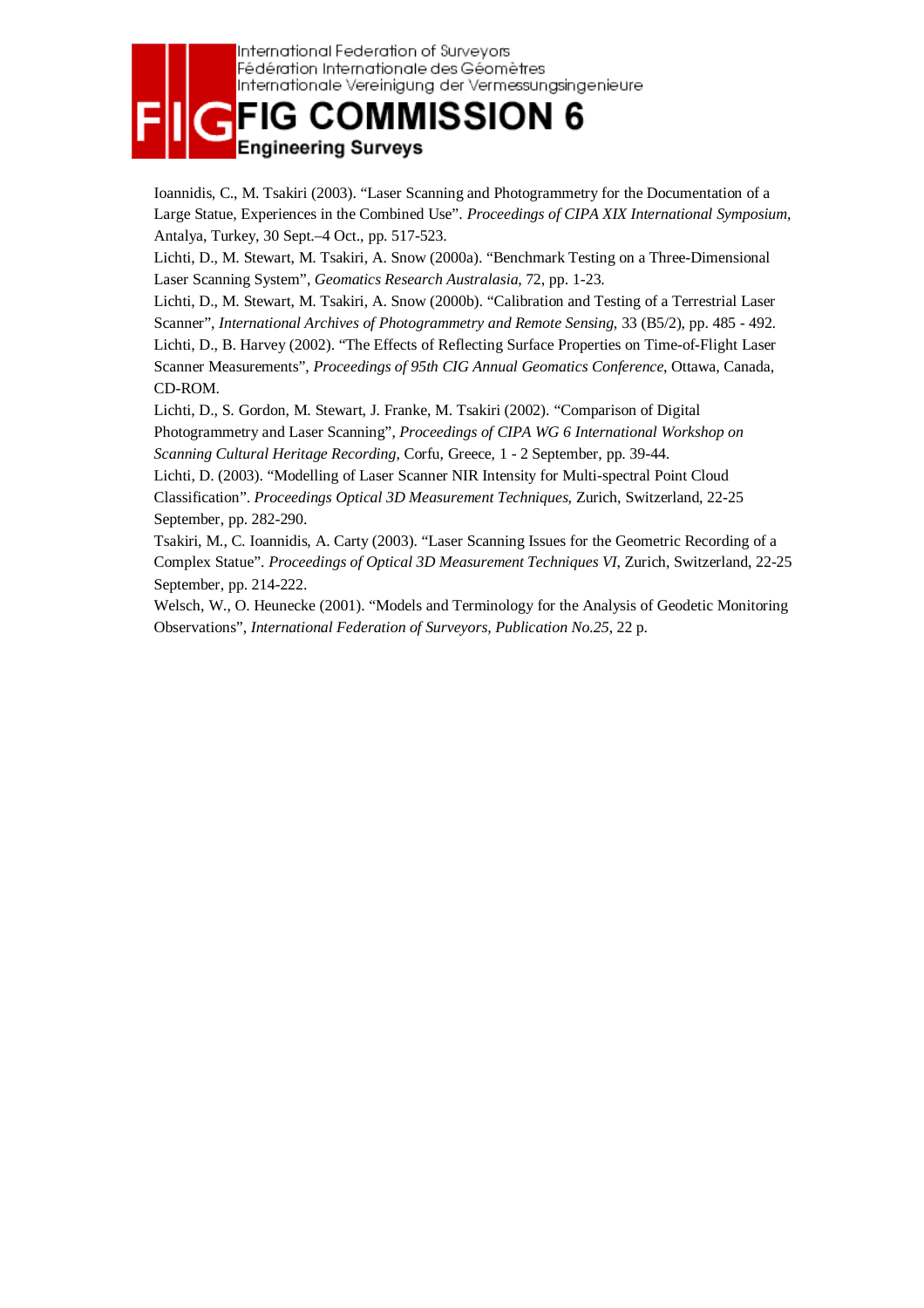

## Enclusere no. 2

**Degree Program In Surveying Sciences Sabaragamuwa University Of Sri Lanka A Significant Development In Survey Education** 

**U A Aluwihare FSI (Sri Lanka)**  *Consultant, Department of Surveying Sciences Sabaragamuwa University of Sri Lanka* 

#### Preamble

Survey Education in Sri Lanka has undergone several changes since the establishment of the Survey

Department in 1800. Originally surveyors have been trained by other senior surveyors. Some years later they were trained at the Government Technical College in Colombo. In 1924 the Survey Department started its own Survey Training School. In 1969 this was upgraded as the Institute of Surveying and Mapping (ISM) under the aegis of the UNDP. The ISM awards a degree in surveying.

The need for upgrading the degree program to that of a University Degree has been accepted by the profession for some time. Sabaragamuwa University which was in the process of expanding its scope of education, accepted to commence a degree program in Surveying Sciences in 1997. This is the first such University degree course in Sri Lanka. Although the infrastructure facilities for such a course were hardy available at the time, it was the view of the authorities that once commenced, the course can be developed in the space of a few years. The first batch of 52 graduates had their Convocation in September 2002 after a four-year degree program. At present there are four batches totaling 200 students.

Traditionally the education and training of surveyors were to cater for the needs of the Survey Department of Sri Lanka who employed most of them and a few other state institutions. The private sector comprised mainly of surveyors from among these after their retirement. The Degree Course at Sabaragamuwa University is designed to fulfil these needs as well as other public and private sector positions in land administration, land management and planning.

#### Sabaragamuwa University of Sri Lanka

Sabaragamuwa University of Sri Lanka was established on the  $7<sup>th</sup>$  of November 1996 as a successor to the Sabaragamuwa Affiliated University College, which was in existence from November 1991.

Belihuloya where the university is located is well known for its pristine beauty and salubrious climate. It is in a rural setting about 160 km from Colombo. The university nestles below a range of hills that rise up to some 2000 meters above sea level and has the potential of developing into a beautiful campus.

#### **Faculties**

At present there are four faculties: Social Sciences & Languages, Business Studies, Agricultural Sciences and Applied Sciences (at a separate location in Buttala). The degree program in Surveying Sciences does not come under any of these faculties as it is planned to upgrade the present Department of Surveying Sciences to a separate faculty. All students are resident.